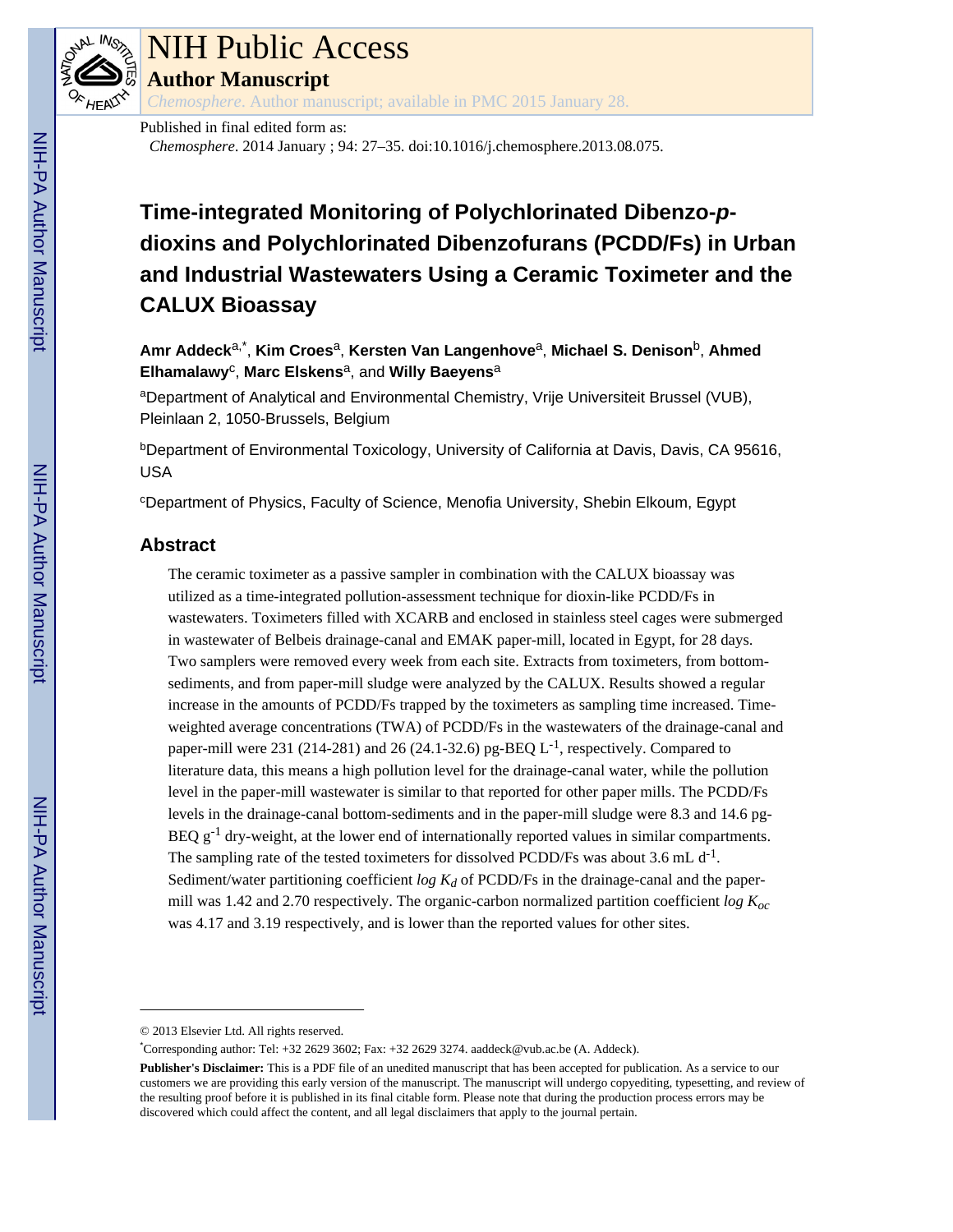#### **Keywords**

Passive sampling; Ceramic toximeter; CALUX; PCDD/Fs; Wastewater monitoring; Partitioning coefficient

## **1. Introduction**

A wide variety of synthetic chemicals are continuously released into the environment during production, usage, and disposal of products. Physicochemical properties of these man-made chemicals are wide-ranging, and so are their effects. Amongst them, polychlorinated dibenzo-ρ-dioxins (PCDDs) and polychlorinated dibenzofurans (PCDFs), pose significant threats to human health and the environment (Kassim and Barceló, 2009). They have been found in all compartments of the ecosystem, including water, although their aqueous solubility is very low (Van den Berg et al., 2006). In addition to their environmental hazards, PCDD/Fs accumulate in the fat tissue of animals and humans causing potent carcinogenic effects, endocrine-disruption, reproductive, developmental and neurotoxic effects (Wikoff et al., 2012). Monitoring the presence and quantity of these compounds in the environment on a regular basis is therefore not a question of choice, but merely a necessary action for better health protection (Seethapathy et al., 2008).

Passive sampling techniques are gaining an increasing interest in pollution assessment in several environmental compartments. A passive sampler is able to acquire a sample without any active media transport induced by pumping or purging techniques. Based on transport process differences through the housing and the receiving phases, two types of passive samplers can be classified: (1) equilibrium and (2) non-equilibrium based passive samplers (Kot-Wasik et al., 2007). Equilibrium samplers are characterized by a rapid achievement of equilibrium state between contaminants in the water to be sampled and contaminants inside the passive sampler. One consequence of achieving the equilibrium rapidly is that contaminants are also capable of diffusing back into the surrounding water when the aqueous concentrations of contaminants decline. Non-equilibrium samplers are those that do not reach equilibrium with the surrounding water within the sampling period. These samplers are characterized by a high capacity for collecting the contaminants of interest, which in turn ensures that contaminants can be enriched continuously throughout the sampling period (Kot-Wasik et al., 2007). The ceramic toximeter belongs to the latter ones and is the subject of this research.

The ceramic toximeters are based on the free flow of analyte molecules, from the sampled medium through a ceramic diffusion membrane, towards a suitable receiving medium under the effect of a chemical-potential difference (Weiß et al., 2007). This flow of analyte(s) continues until equilibrium is established in the system or until the desired sampling period is reached. The receiving phase should be selectively chosen depending on the analytes of interest. It must act as a perfect sink, which means that it must not release the trapped molecules even if the concentration of the analytes around the sampler decreased to zero (Weiß et al., 2007). The scientific validity and cost effectiveness of using this technique for volatile organic compounds (VOCs) in water had been previously documented (Bopp et al., 2005; Verreydt et al., 2010). In a recent laboratory study, we validated the use of this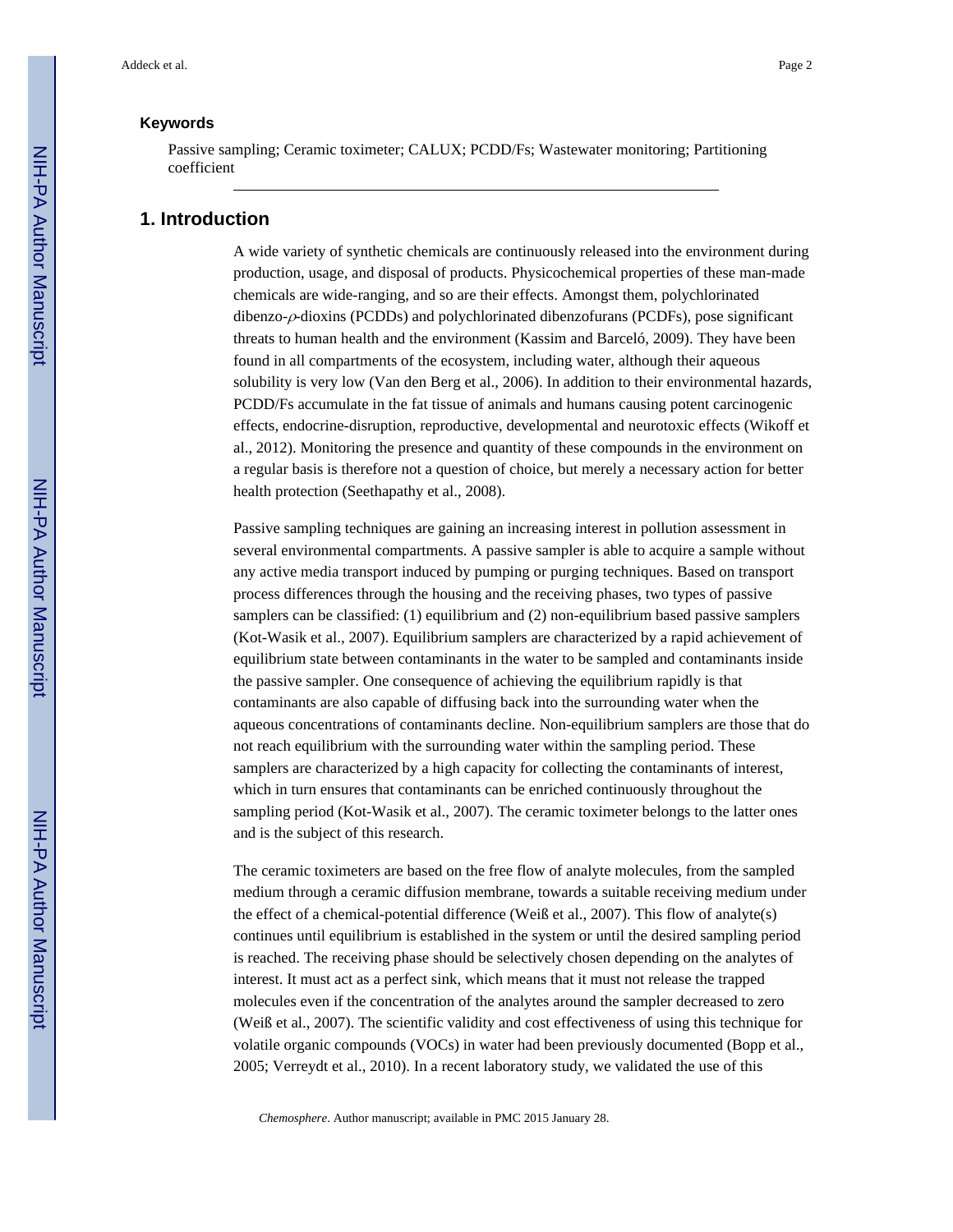sampler for dioxin-contaminated water (Addeck et al., 2012). While the relatively low sampling rate necessitates long sampling times when the concentrations are low, it does enable in a simple way (only one analysis is necessary) the assessment of TWA concentrations over long periods (Weiß et al., 2007).

We have used the CALUX (Chemically Activated LUciferase gene eXpression) bioassay for determining the PCDD/Fs levels trapped in the toximeters as well as their levels in the sediments and sludge collected from the sampling sites. The CALUX technique makes use of a reporter gene expressed by recombinant mammalian cells. The genetically-modified cells used contain a stably transfected AhR-responsive firefly luciferase reporter gene, which responds to dioxin-like chemicals by the induction of luciferase in a time-, dose-, and AhR-dependent manner (He et al., 2011). The CALUX signal (gene-induced light intensity) is quantified through a BEQ-value; a Biochemical EQuivalent expressed relative to the most toxic dioxin congener 2,3,7,8-TCDD. The advantage of CALUX is to assess directly the PCDD/Fs level present in the sample in "Toxic Equivalent Quantity" without going through calculations based on analysis of complex chemical and toxic equivalency factors (Campell et al., 2006).

The ceramic toximeter in combination with the CALUX bioassay was previously validated as an analytical tool for the determination of PCDD/Fs in solution (Addeck et al., 2012). However, concentrations of dissolved PCDD/Fs in real aquatic systems are very low which makes their in situ determination a real challenge. Hence, the first goal of this research was to apply the passive sampler in aquatic systems that could be contaminated by PCDD/Fs and to determine their concentrations: for that purpose a drainage-canal system and a paper mill effluent, both impacted by industrial and municipal activities (see sampling sites here below) were selected. In addition, the amount of PCDD/Fs accumulated by the passive sampler should increase linearly with the period of exposure. This has been verified too.

## **2. Materials and Methods**

#### **2.1. Sampling Sites**

**2.1.1. Drainage-canal system—**Sampling was carried out during October 2011 at a selected point in Belbeis drainage-canal (N: 30° 26′ 25.88″, E: 31° 34′ 23.16″), east side of the Nile delta, (Egypt). The surrounding area consists of cultivated and inhabited land (Fig. 1). The canal is frequently used to convey raw industrial and municipal wastewater. The entire system is heavily polluted, mainly by sewage. The drainage system and its mouth at Lake El-Manzala are identified as "black spots" starting from 1992 (DRI, 2005) and are still representing a big environmental challenge. During the sampling period, water temperature ranged between  $23 - 25$  °C. The water-stream flows at 1.7 km/h at the sampling point, the basin depth was about 2 m and its surface width is about 35 m. The color of the water was black and its bad smell likely drives from its very high concentration of sulfides (23.5 mg  $L^{-1}$ ) (EAA, 2011). Illegal burning of rice-straw was observed nearby the drainage-canal shores and in surrounding farms. This act is a major source of air and water pollution in the area (MSEA, 2011).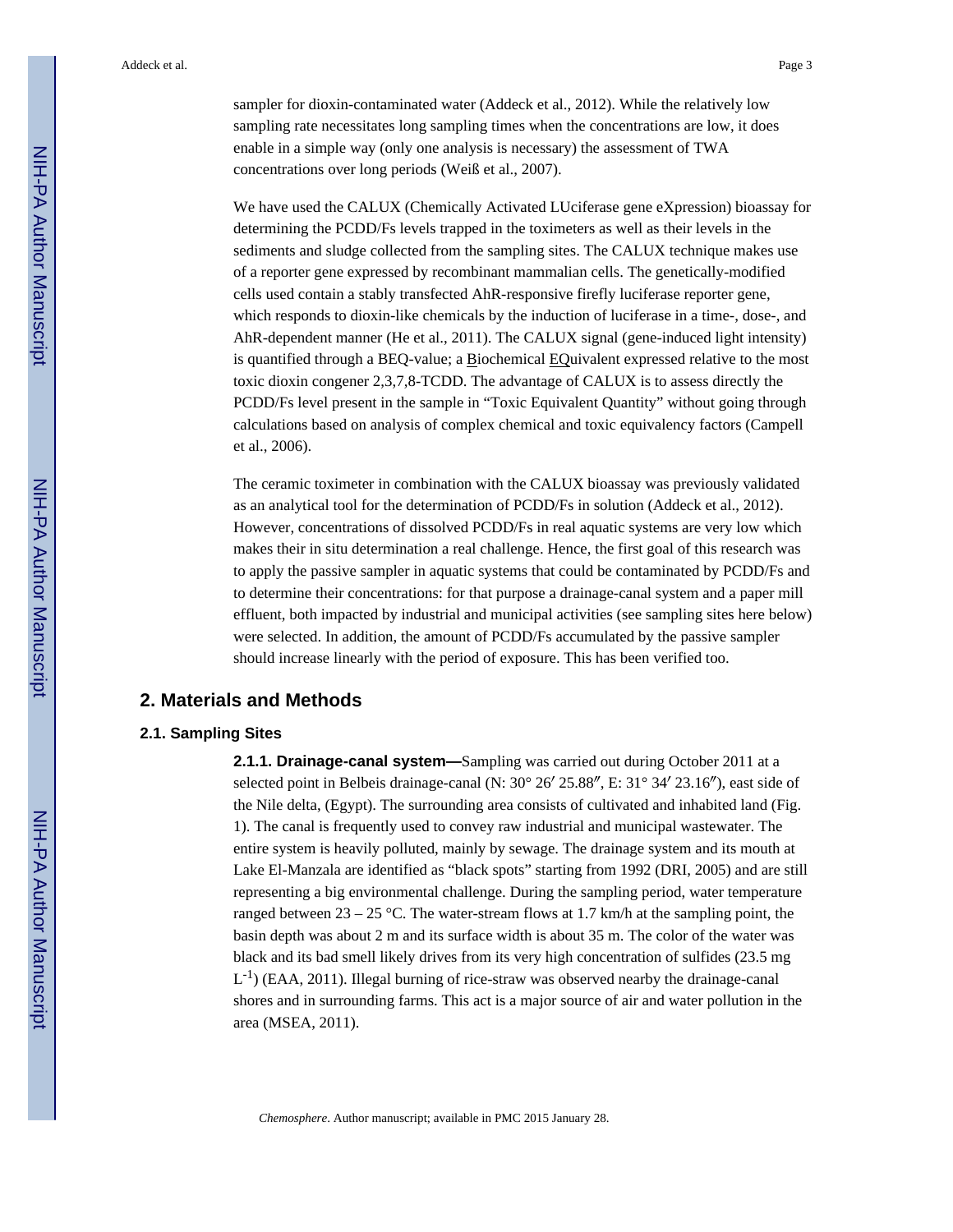**2.1.2. Paper-mill effluents—**Sampling in effluents of the EMAK paper-mill (N: 29°41′50.12″, E: 32°18′13.30″), Ain El-Soukhna, Egypt, was carried out during October 2011. The mill produces 60,000 tons/year of double-coated duplex paper board. About 95% of the raw materials in production consists of recycled paper of all kinds, while the remaining percentage is new pulp from other suppliers. The toximeters were tested at two points inside the factory: (1) Main collecting pool: contains water mixed with fine fibers produced from the milling process. (2) Biologically-treated wastewater pathway. Water temperature ranged between 24-26 °C during the sampling period.

#### **2.2. Chemicals and materials**

The ceramic cylinders were obtained from ATECH Innovations (Germany). Acetone (Pesti-S grade, minimum 99.9%), hexane (for dioxins and PCBs, minimum 96%) and toluene (for dioxins and PCBs, minimum 99.8%) were from Biosolve (The Netherlands). The XCARB (activated carbon/celite 1% w/w) was from Xenobiotic Detection Systems (USA). Neutral alumina (activated, 150 mesh), silver nitrate (5 wt % on silica gel 60), ethyl acetate pestanal and silica gel 60 were from Sigma–Aldrich (Germany). Sulfuric acid (95–97%, ACS reagent), DMSO and glass-wool were obtained from Merck (Germany). Anhydrous sodium sulfate was from Boom (The Netherlands). Glass-fiber filters for ASE were from Whatman (UK). Standard solution of 2,3,7,8 TCDD (50 ng ml<sup>-1</sup>) was from Campro Scientific (The Netherlands). The mouse hepatoma H1L7.5c1 cell line was provided by Michael Denison (University of California, USA).

#### **2.3. Conditioning of materials**

The ceramic cylinders were sintered at 750  $\degree$ C for 24 hours to eliminate possible organic traces. Glassware was baked for 4 hours at 450 °C. XCARB and glass-wool were conditioned by fluxing in toluene in an ultrasonic bath for 1 hour. Toluene was decanted and the materials were rinsed twice with fresh amounts of toluene before drying. Silica gel was baked at 200 °C for 48 h. PTFE caps and stainless steel cages were rinsed with acetone and deionized water.

#### **2.4. Sampling kits and exposure scenario**

A total number of 18 toximeters were used to sample PCDD/Fs for a total period of 28 days. Weekly, 2 toximeters (for duplicate samples) were removed from each sampling site to test the linearity between the exposure period and the mass of trapped PCDD/Fs. Each toximeter consists of a ceramic cylinder of alumina  $(a-Al<sub>2</sub>O<sub>3</sub>)$  lined with a 5 µm coating of titania  $(TIO<sub>2</sub>)$ . The cylinders were 8 cm length (only 7 cm are exposed for diffusion), 0.2 cm wall thickness, 1 cm external diameter, and 30% porosity. The mean pore diameter of the alumina membrane was 0.4 μm and that of the titania coating was 0.05 μm. The titania coating serves as a diffusion barrier limiting the movement of analytes to molecular diffusion only (Fig. 2) (Addeck et al., 2012). The pore diameter was small enough to prevent crossing or growth of microorganisms, as the most dominant bacteria in water systems are 0.5–5.0 μm (Sigee, 2005). A mass of 1.15 g of pre-conditioned XCARB was packed in each cylinder and small plugs of pre-cleaned glass-wool were inserted in both ends. PTFE caps tightly closed both ends of the cylinders. Toximeters were kept in light-shielded glass bottles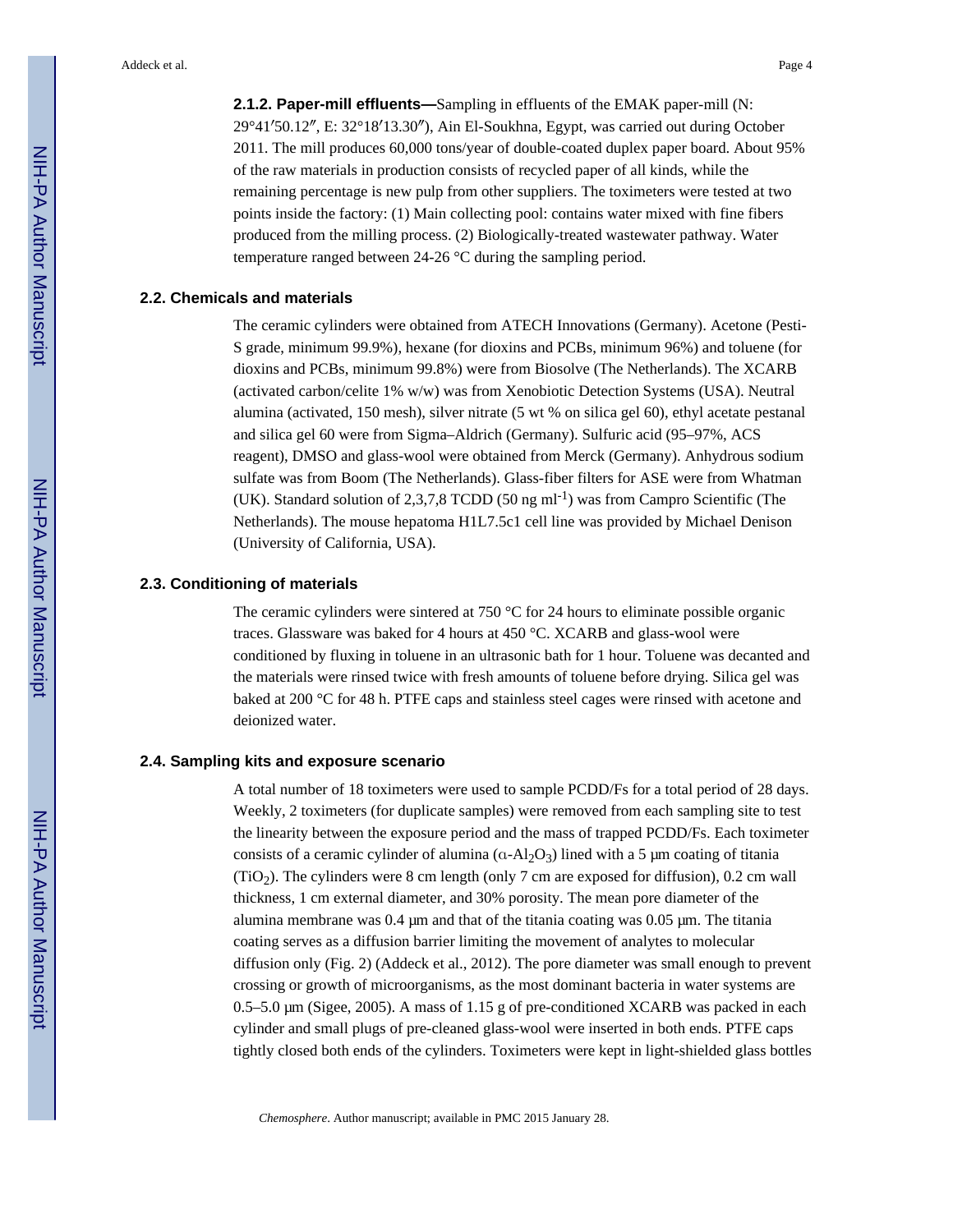filled with Milli-Q deionized water till the time of deployment. The bottles were vacuumed to ensure full saturation of toximeters with water. Cages of stainless-steel grids were used to enclose and protect the fragile samplers (4 samplers/cage) (Fig. 2). The cages' grid reduces accumulation of the suspended particles on samplers' surface. Cages were loaded with toximeters just before application, and suspended in the water column in both sites. Bottomsediments and fibrous sludge were collected from the drainage-canal and the paper-mill at the end of sampling period. Sediments, sludge and toximeters were light-shielded and preserved at -20 °C till the time of extraction. Two full toximeters were kept in deionized water as blanks.

#### **2.5. Extraction of toximeters, sediments, and sludge**

The toximeters were rinsed with deionized water and left to dry. Caps were removed and the XCARB was ejected into glass vials. Toluene was used as extraction solvent as it gives the highest recovery rates for PCDD/Fs from XCARB (XDS, 2008). First, 15 mL of toluene was added to the vials. Then, the samples were ultrasonicated, centrifuged to settle down the suspended particles, and the liquid phase was pipetted into new glass vials through precleaned glass-wool filters. This step was repeated 3 more times for all samples using 9, 9, and 6 mL of fresh toluene (Addeck et al., 2012). The drainage-canal sediments and papermill sludge were freeze-dried in a lyophilizer. They were homogenized with a pestle and mortar. Liquid nitrogen was added during paper-mill sludge processing to assist the breakup of the fibrous blocks. The homogenized powders were then sieved (35 mesh) to remove the larger grains such as pebbles and blocks. Five grams of both sediments and sludge were extracted using pressurized liquid extraction (ASE 200, Dionex Sunnyvale, CA, USA) equipped with 33 mL stainless steel extraction cells. A mixture of hexane/acetone  $(1/1, v/v)$ was used as an extraction solvent because it gave reliable results compared to other solvents for fish, meat, atmospheric deposition and biological samples (Croes et al., 2011). The extraction conditions were 125 °C, 2 cycle extraction, 6 min heating time, 10 min static period, 1500 PSI pressure, and 60% flushing volume. Afterwards, the extracts were evaporated and the residues were dissolved in 10 ml of hexane.

#### **2.6. Clean-up of extracts**

All extracts from toximeters, sediments, and sludge were pretreated by adding 4 mL sulfuric acid. The clean-up took place through a multi-layer silica gel column coupled in series with a carbon column to separate PCDD/Fs from dioxin-like PCBs and other compounds that might interfere during the CALUX bioassay analysis. The silica gel column (25 mL) was filled from bottom to top with a glass-wool plug, 1.9 g sodium sulfate, 2.0 g deactivated neutral alumina, 3.0 g of a 33% (w/w) sulfuric acid on silica gel mixture, 1.0 g silver nitrate (5 wt% on silica gel 60), 2.8 g of a 33% (w/w) sulfuric acid on silica gel mixture, and 1.9 g sodium sulfate. The carbon column (10 mL) was filled from bottom to top with a glass-wool plug, 0.7 g sodium sulfate, 0.34 g XCARB, and 0.7 g sodium sulfate (Figure 3). Before loading the samples, the acid silica columns were rinsed with 60 mL hexane, and the carbon columns were rinsed with 5 mL acetone, 20 mL toluene, and 10 mL hexane (Croes et al., 2011). After adding the samples, the columns were rinsed with 45 mL hexane, and then the silica columns were removed. The carbon columns were first rinsed with 8 mL hexane/ acetone (9/1) and the coplanar PCBs were eluted with 15 mL hexane/ethyl acetate/toluene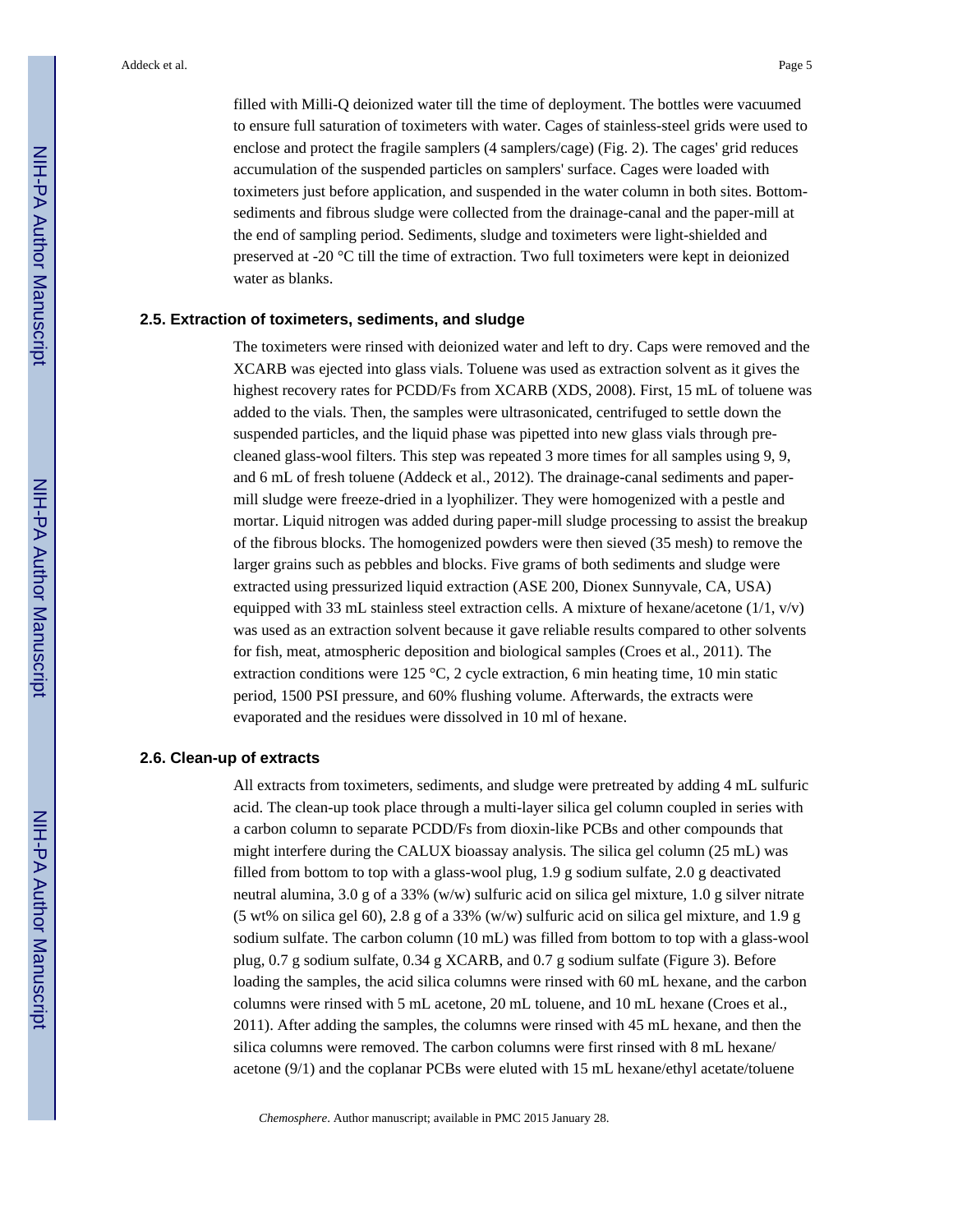(80/10/10). Finally, the PCDD/Fs were eluted with 20 mL toluene, centrifuged under vacuum (40 °C) till dryness, and dissolved in 4 mL hexane. A dilution series was made for each sample prior to the CALUX analysis. A schematic overview of the sampling strategy, extraction, clean up, fractionation and final measurements is given in Figure 3.

#### **2.7. The CALUX bioassay**

The CALUX bioassay was performed using the sensitive mouse hepatoma H1L7.5c1 cell line. The applied protocol was previously described by Van Langenhove et al., (2011) and is based on U.S. EPA method 4435 (XDS, 2008). Briefly, the cells were grown in cell culture plates containing 15 mL RPMI 1640 supplemented with 8% FCS and 1% penicillin/ streptomycin (Gibco, UK). After trypsinizing, the cells were counted and diluted to a concentration of 55-65 $\times$ 10<sup>4</sup> cells mL<sup>-1</sup> (Croes et al., 2011). Each well on the 96-well plate was seeded with 200 μL cell suspension in RPMI. After 24 h incubation at 37 °C with 5%  $CO<sub>2</sub>$  and 80% humidity, 188  $\mu$ L of a standard solution or sample extract in RPMI with 1% DMSO was added to each well. After 20-24 h incubation period, the medium was removed and the wells were rinsed with 75 μL PBS buffer (Gibco, UK). Then the plate was visually inspected under the microscope for any significant defects in cell morphology. 50 μL lysis reagent (Promega, USA) was added and the plate was shaken for 5 min. After a 10 min incubation period in the luminometer (Glomax, Promega, USA), 50 μL luciferine reagent (Promega, USA) was injected into all wells (integration time 3 s, lag time 5.6 s) The measured luminescence was expressed in relative light units (RLU) which were later converted into bioanalytical equivalency value (CALUX-BEQ) by comparing the response of a given sample to a dose-response curve obtained from 2,3,7,8-TCDD standards (Croes et al., 2011). Results from CALUX are expressed in pg-BEQ  $L^{-1}$  while the GC-HRMS literature data (to compare with) are presented as toxic equivalency values (TEQs) and expressed in pg-TEQ  $L^{-1}$ .

#### **2.8. Total organic carbon (TOC) content in sediments and sludge**

The total organic carbon (TOC) content in bottom-sediments and fibrous sludge samples was measured so that the organic-carbon normalized partition coefficient for PCDD/Fs in both aquatic environments could be calculated. TOC measurements were carried out with a CHN elemental analyzer (Flash 1112 EA Elemental Analyser, Thermo Finnigan, Italy). The organic matter in the dry homogenized samples was quantitatively converted to  $CO<sub>2</sub>$  N<sub>2</sub>, SO<sub>2</sub>, and H<sub>2</sub>O by high temperature oxidative combustion at >900°C in an O<sub>2</sub> atmosphere, after removal of the inorganic carbon in the sample by acidification with 5% HCl. The EA analyzer is connected to a gas chromatograph that separates the combustion gases. TOC quantification was performed by comparing the  $CO<sub>2</sub>$  signal with that of an aniline standard.

#### **2.9 QA/QC**

On all 96-well plates, a 10-point TCDD calibration curve, three DMSO blanks and three quality control (QC) solutions (a TCDD standard solution with a concentration of 0.125 ng  $mL^{-1}$ ) were added in duplicate. The minimum detectable value was calculated as the concentration level at the inflection point of the TCDD curve where the slope is significantly different from zero (i.e. different from the lower plateau of the sigmoid curve), using a t-test (p=0.01) (Croes, 2012).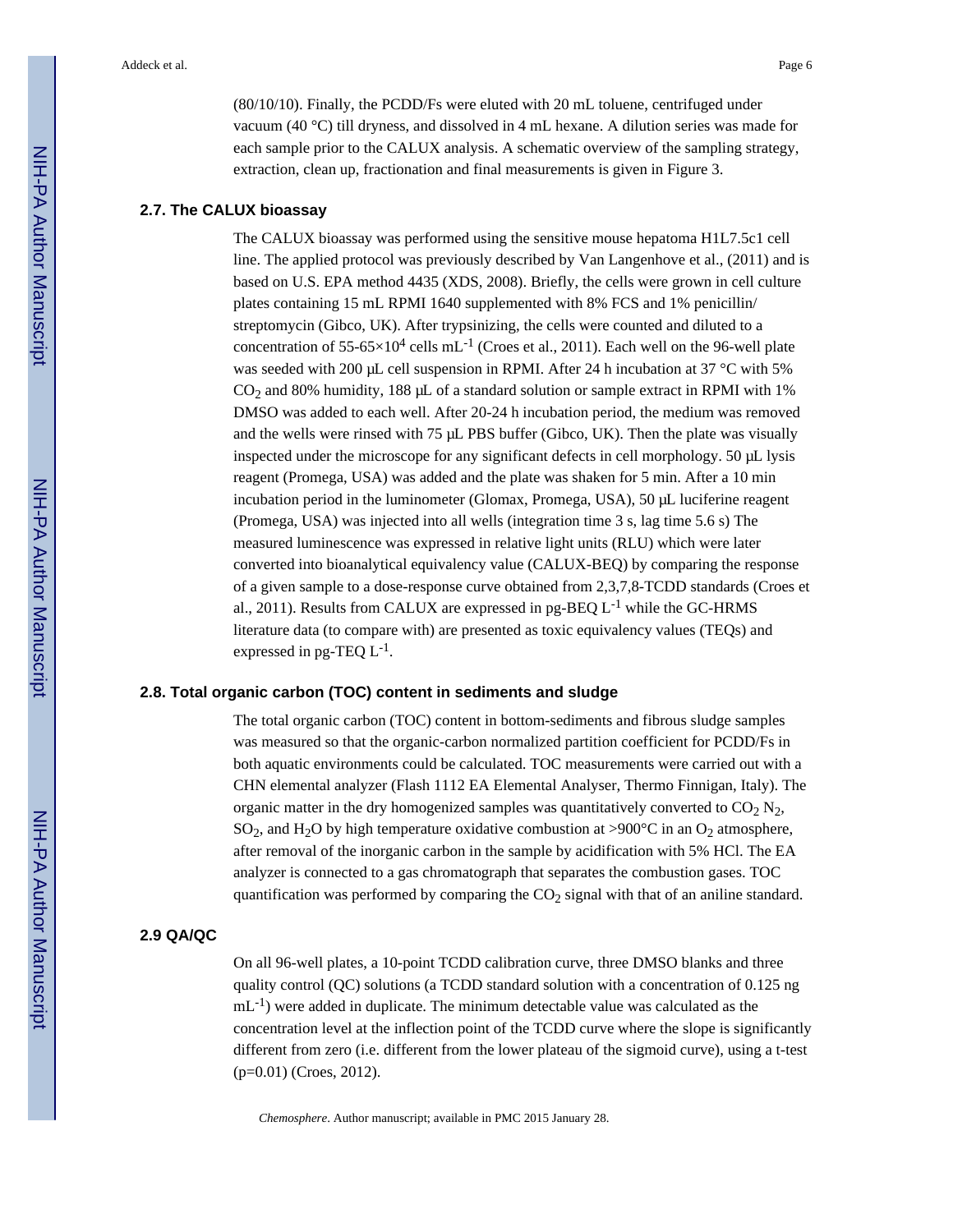Also two blank toximeters (saturated with ultrapure water) were analyzed as a quality control for the whole analytical procedure. The blank extracts were spiked with the QC solution before measurement with the mouse cell line to take into account possible antagonistic effects. Recovery of the spiked blanks should range between 80 and 120%.

#### **3. Results and Discussion**

#### **3.1. QA/QC results**

All TCDD calibration curves were fitted with a 4-parameter Hill Equation, using a Weighted Least Squares (WLSs) regression technique (Elskens et al., 2011). The mean EC50 value (n=6) yielded 565 pg per well (SE=46 pg per well). The minimum detectable value was 0.046 pg BEQ per well. All quality control solutions and the toximeter blanks yielded recoveries between 80-120%, while the DMSO blanks were at background level (lower plateau of the calibration curve).

#### **3.2. Quantification of extracted PCDD/Fs**

The amounts of accumulated PCDD/Fs were found to increase in toximeters with increasing sampling time (Table 1). This increase was linear except for the results obtained during the 4<sup>th</sup> week with the drainage-canal samplers (Fig. 4 and Eq. 1 and 2).

Drainage-canal:y= $0.092x(R^2=0.97)$  (Eq. 1)

Paper mill factory: (week1to3):  $y=0.936x(R^2=0.996)$  (Eq. 2)

With y=total mass accumulated on the taximeter (pg BEQ/taximeter) and  $x=$  exposure time (days)

The lower amount of PCDD/Fs observed in the drainage-canal water during the last week compared to the previous weeks can be due to several causes. The first possibility is that the XCARB (the receiving medium), has become saturated. However, the adsorption capacity of the XCARB towards dioxins is at least 400 times higher than the highest extracted amount per toximeter (capacity is  $> 0.1$  µg-TEQ PCDD/Fs g<sup>-1</sup>) (Chi et al., 2006). Even if other organic pollutants may also be adsorbed to the XCARB, its adsorption capacity is very high and seems to be sufficient. The second possibility is a sudden change in the levels of dissolved chemicals in the drainage-canal water. This could be due to an irregular and momentary discharge of some specific waste from -for example- a gas station close to the sampling area. Wastes from the latter normally contain a variety of petrogenic hydrocarbons that may disturb the water/sediment equilibrium by affecting the distribution ratio of hydrophobic chemicals in the system. Monitoring records show values between 0.2 and 1.7 μg  $L^{-1}$  of petrogenic hydrocarbons along the drainage system in May and August 2011 (EAA, 2011). The third possibility is a reduction in the adsorption rate of PCDD/Fs onto the XCARB, due to competitive binding in the drainage-canal water by -for example- activecarbon resulting from rice-straw burning alongside the drainage-canal shores which is common during this period of the year.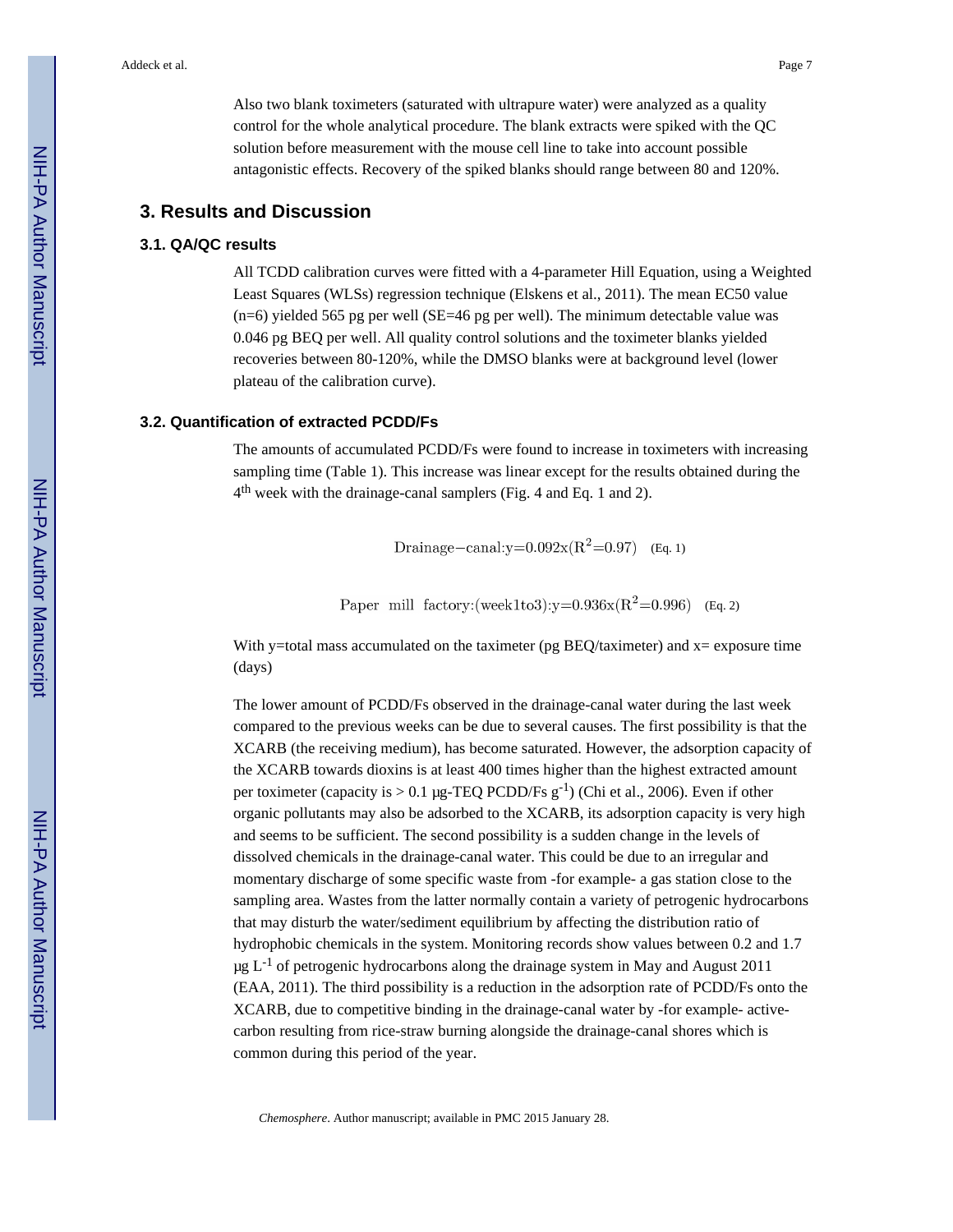Overall, the results obtained after one, two and three weeks showed a linear increase in the amount adsorbed by the toximeters and allowed a correct estimate of the PCDD/Fs levels in the drainage-canal water over that period. During the fourth week the adsorption rate in the toximeters decreased for an unknown reason as described above. This observation might be a useful indicator on some momentary events that could be over- or underestimated by the conventional snapshot sampling technique. The effect of environmental conditions, like temperature, was considered insignificant as it had changed only slightly during the sampling period. A temperature increase of 1 °C corresponds to an increase in the diffusion coefficients  $(D_w)$  of about 3-4% (Weiß et al., 2007).

# **3.3. Calculation of the time-weighted average concentration (TWA) of PCDD/Fs (pg-BEQ L -1)**

The CALUX analysis yielded the mass *M* (pg) of PCDD/Fs that passed through the available surface area *A* (21.98 cm<sup>2</sup>) of the ceramic membrane over the sampling period  $t(7, 7)$ 14, 21 and 28 days) and trapped by XCARB (Table 1). Assuming that the transport of the PCDD/Fs to the inner part of the ceramic membrane through the diffusion path  $\chi$  (0.2 cm) was based solely on molecular diffusion, the time-weighted average concentration of these chemicals in the sampled medium  $C_w$  (pg-BEQ L<sup>-1</sup>) can be derived from Eq. (3), in this case, calibration and frequent snapshots are not necessary (Weiß et al., 2007):

$$
C_w = M\Delta x/AtD_e \quad \text{(Eq. 3)}
$$

Where  $D_e$  (cm<sup>2</sup> s<sup>-1</sup>), the effective diffusion coefficient, refers to the alteration in the diffusion rate of analytes (PCDD/Fs) in the porous ceramic membrane compared to that of water. It can be calculated from Archie's law Eq. (4) (Weiß et al., 2007):

$$
D_e = D_w \varepsilon^m \quad \text{(Eq. 4)}
$$

Where  $D_w$  (cm<sup>2</sup> s<sup>-1</sup>) is the diffusion coefficient of PCDD/Fs in water,  $\varepsilon$  is the porosity of the ceramic membrane (30%), and *m* is Archie's law exponent, which ranges between 1.5 to 2.5 in laboratory calibration experiments (Weiß et al., 2007). A value of 2.0 was previously determined and used in field applications with ceramic-based passive samplers (Bopp et al., 2005; Martin et al., 2003). Since there are no direct measurements for aqueous diffusivity of PCDD/Fs, we have used an empirical formula Eq. (5) (U.S. EPA, 1987) to calculate the diffusion coefficient in water  $D_w$  for all PCDD/F congeners classified by the World Health Organization (WHO) for their dioxin-like toxicity.

$$
D_w=0.00022 \times Mwt^{-2/3}
$$
 (Eq. 5)

Where *Mwt* (g/mol) is the analyte's molecular weight. Results are shown in annex. The average value for  $D_e$  is 3.79  $\times 10^{-7}$  cm<sup>2</sup> s<sup>-1</sup> with a minimum of 3.32  $\times 10^{-7}$  cm<sup>2</sup> s<sup>-1</sup> and a maximum of  $4.36 \times 10^{-7}$  cm<sup>2</sup> s<sup>-1</sup>.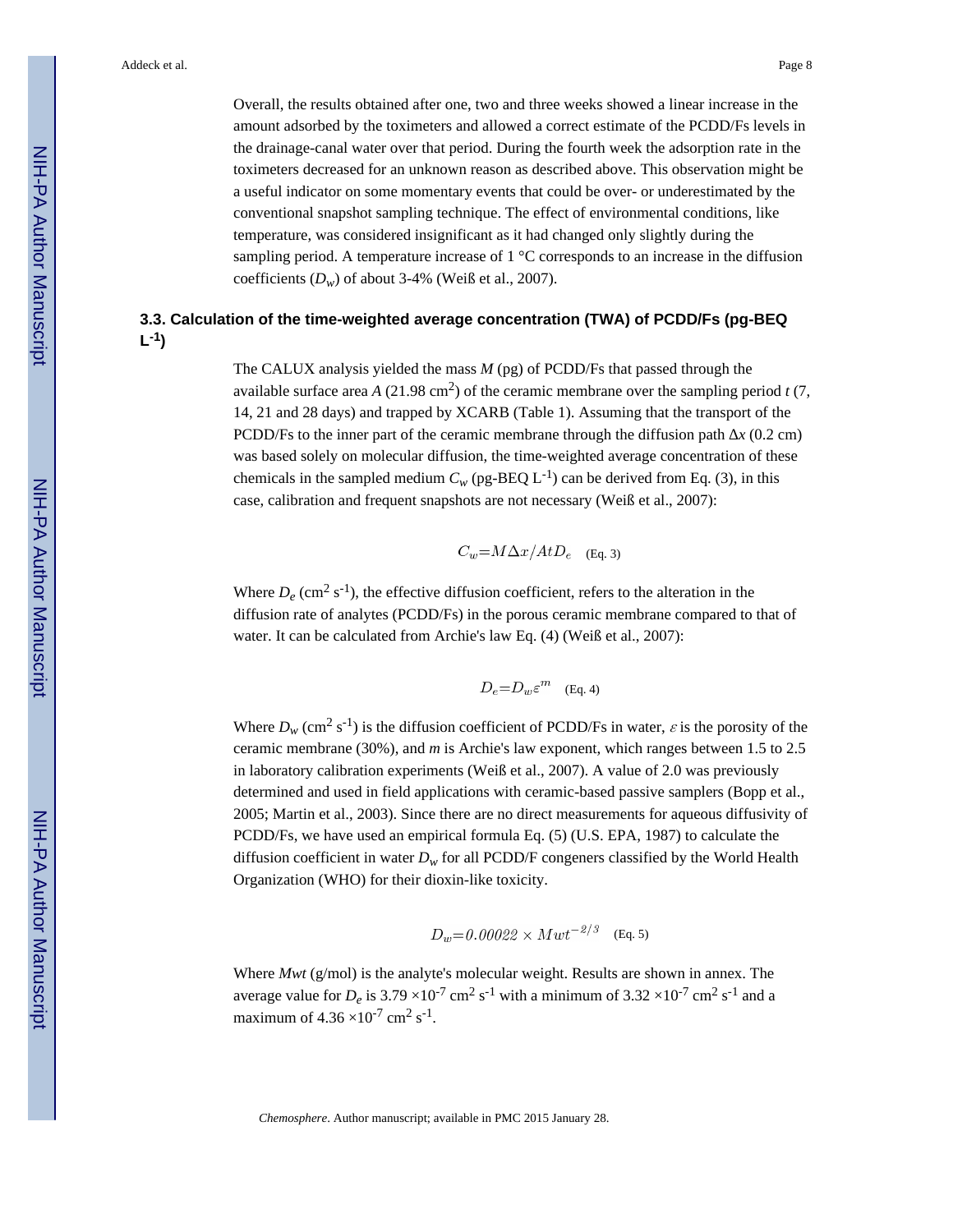By applying all parameters to Eq.  $(3)$  and using the mean  $D_e$  value, the mean concentrations of PCDD/Fs in water during the sampling period (TWA) of Belbeis drainage-canal and EMAK paper-mill were 231 and 26 pg-BEQ  $L^{-1}$ , respectively. Using the minimum and maximum  $D_e$  values, we obtain for the drainage-canal concentrations of 214 and 281 pg-BEQ  $L^{-1}$  and for the paper-mill 24.1 and 32.6 pg-BEQ  $L^{-1}$ . Since on the international level no concentration limits for PCDD/Fs in aquatic systems were established, we compared our results with those from other studies.

In Newark Bay (New Jersey, USA), dissolved PCDD/Fs concentrations  $20 \text{ pg-TEQ } L^{-1}$ were recently observed using polyethylene (PE) passive samplers (Friedman et al., 2012). An earlier study on PCDD/Fs in UK rivers revealed a concentration of 80 pg-TEQ L<sup>-1</sup> (Rose et al., 1994). Water samples taken after the 2002 flood in the Elbe River showed PCDD/F levels from 0.1 to 14.7 pg-TEQ L-1 in the Czech Republic (Holoubek et al., 2003) and from 4.4 to 15.5 pg-TEQ L<sup>-1</sup> (Wittenberg) and 37.0 to 85.9 pg-TEQ L<sup>-1</sup> (Magdeburg) in Germany (Theile et al., 2003). Comparing our PCDD/Fs levels in the Belbeis drainage-canal with those from literature, we must conclude that the canal is heavily polluted with PCDD/Fs.

Regarding PCDD/Fs levels in the wastewater from paper-mills, in Sweden, concentrations between 0.11 and 133 pg-TEQ L<sup>-1</sup> with a mean value of 19.1 pg-TEQ L<sup>-1</sup> were reported (Buckley-Golder et al., 1999). In China, a study on PCDD/Fs levels in wastewater from a large pulp-mill, showed an average concentration of 315.6 pg-TEQ  $L^{-1}$  (Zheng et al., 2001). The PCDD/Fs levels in the industrial water of the EMAK paper-mill are in accordance with those literature values. The toximeters from the biologically-treated wastewater of EMAK paper-mill did not show a decrease in PCDD/Fs content (data not shown). This was expected because the applied biological treatment process is not basically meant to remove this kind of chemicals.

#### **3.4. Sediments and sludge**

CALUX analyses of the bottom-sediments and fibrous sludge yielded PCDD/Fs contents of 8.3and 14.6 pg-BEQ  $g^{-1}$  dry-weight, respectively. For comparison, the levels of PCDD/Fs in the sediments from 3 industrial areas in Cairo, Egypt, were between 1.8 and 38 pg-TEQ  $g^{-1}$ d.w. (El-Kady et al., 2007). In 2001, PCDD/Fs levels of 1.64 and 1.83 pg-TEQ  $g^{-1}$  d.w., were reported for two regions with industrial sites (Zlín and Beroun) in Czech Republic (E.C., 2004). In the Netherlands, sediments of rivers, lakes, and canals showed PCDD/Fs levels between 1 and 10 pg-TEQ  $g^{-1}$  d.w. (Buckley-Golder et al., 1999). In Belgium, CALUX measurements of PCDD/Fs in sediments of the Yser and the Scheldt Rivers showed values between 10 and 42 pg-BEQ  $g^{-1}$  d.w. (Sanctorum et al., 2007). In general, the typical PCDD/Fs contamination levels of the sediments in the EU member states range from < 1 up to 200 pg-TEQ  $g^{-1}$  d.w. (Buckley-Golder et al., 1999). When comparing these values with the measured PCDD/Fs levels in the Belbeis drainage-canal sediments and EMAK papermill sludge, it appears that they are within the typical European levels.

The relatively low PCDD/Fs content in the drainage-canal bottom-sediments compared to their dissolved levels in water column, and to other much less contaminated sites might be attributed to the high content of petrogenic hydrocarbons in the drainage-canal water. The latter compete with the sediments and especially its organic fraction for the PCDD/Fs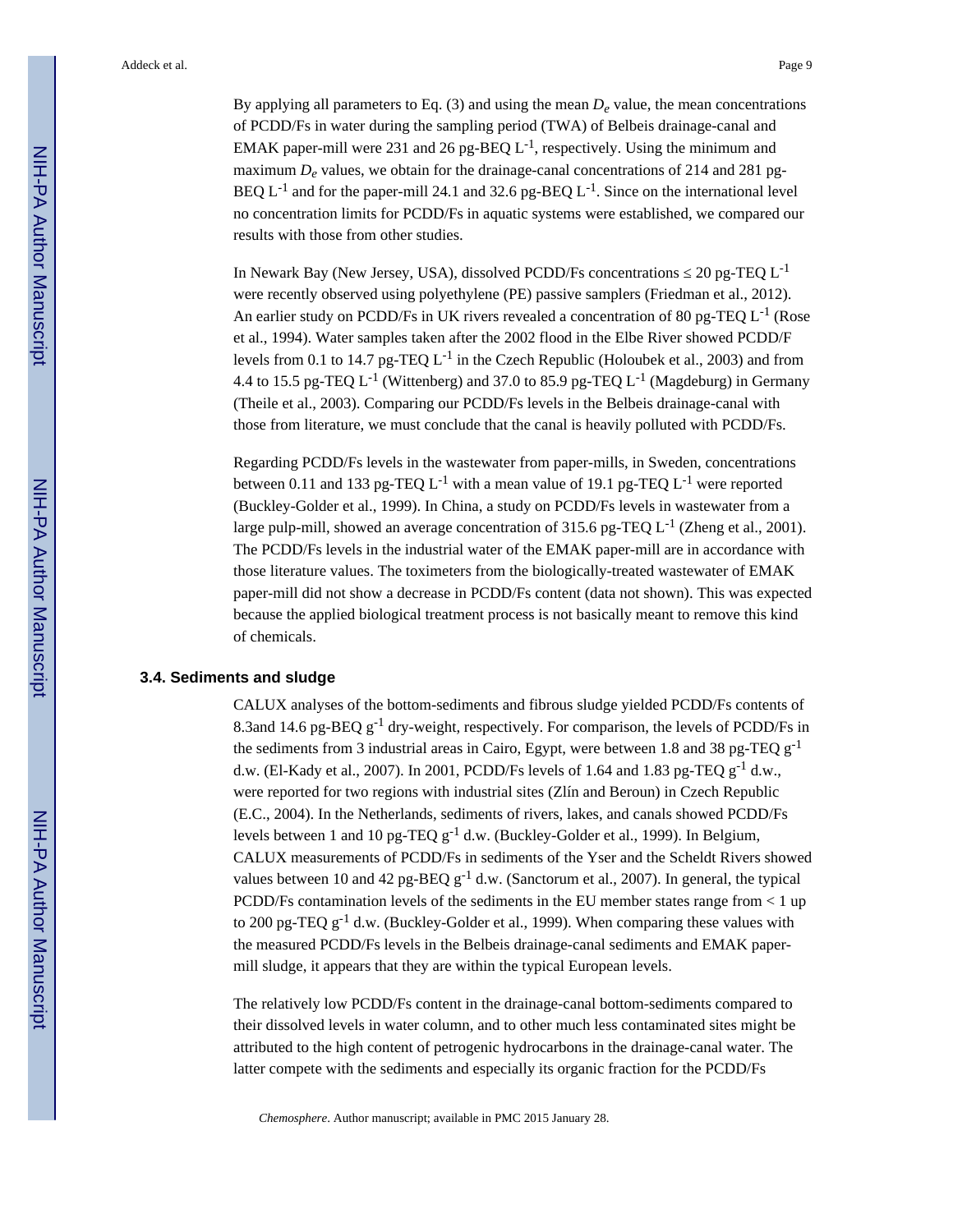present in the system and thus affect their sediment/water partition ratio. The hydrocarbon levels varied from 0.53 to 1.74 μg L<sup>-1</sup> in May 2011 and 0.20 to 1.24 μg L<sup>-1</sup> in August 2011, along the drain-mouth, Lake El-Manzala (EAA, 2011).

#### **3.5. Distribution coefficients in the two sampling environments**

The sediments/water partitioning (or distribution) coefficient of PCDD/Fs in both sampling sites (a site-specific parameter) was calculated according to Eq. (6) (Suarez et al., 2006):

$$
K_{oc} = K_d / f_{oc}; K_d = C_s / C_w
$$
 (Eq. 6)

Where: *Koc*: organic-carbon normalized partition coefficient (between the solid organic matter phase and the dissolved phase) for PCDD/Fs congeners (annex), *Kd*: distribution coefficient between the solid phase and the dissolved phase for PCDD/Fs, *foc*: measured mass fraction of organic carbon (TOC) in the solid-phase, *C<sup>s</sup>* : measured concentration of PCDD/Fs in dry solid-phase sediments or sludge (pg-BEQ  $g^{-1}$ ), and  $C_w$ : measured concentration of PCDD/Fs in the dissolved phase (pg-BEQ  $L^{-1}$ ).

Solving Eq. (6), log *Kd* amounts to 1.42 and 2.70 for the drainage-canal and paper-mill wastewater, respectively, while using the measured TOC content in bottom-sediments (canal) of 0.18 % and in sludge (paper-mill) of 32.5 %, log *Koc* amounts to 4.17 and 3.19, respectively. The value of  $\log K_{oc}$  in the drainage-canal is much lower than the values reported for PCDD/Fs congeners in other aqueous environments (annex). This might be attributed to a disturbed sediments/water partitioning due to the reported presence of petrogenic hydrocarbons in the canal water (EAA, 2011).

#### **3.6. Sampling rates of the ceramic toximeter for freely-dissolved PCDD/Fs**

The sampling rate describes the volume of water that is extracted with regard to the chemicals of concern within a certain period of time. In the case of a ceramic membrane, sampling rates are defined according to Eq. (7) (Weiß et al., 2007):

$$
R = AD_e / \Delta x \quad \text{(Eq. 7)}
$$

Applying the calculated mean value of  $D_e$  for dioxin-like PCDD/Fs, the sampling rate of the ceramic toximeters for PCDD/Fs is about 3.6 mL  $d^{-1}$ . The low sampling rates of ceramic toximeters emphasize their suitability for long-term, time-integrated monitoring. The downside of the low sampling rate is that extended time periods are required to reach the detection limits of the analytical technique, especially in low contaminated environments.

# **4. Conclusion**

In this study, we have applied the ceramic toximeter combined with the CALUX bioassay technique to measure time-weighted average concentration (TWA) (pg-BEQ  $L^{-1}$ ) of PCDD/Fs in urban and industrial wastewaters. The idea is based on accumulating chemicals of interest (PCDD/Fs) using a suitable receiving phase (XCARB) that maintains a concentration gradient across the diffusion membrane (ceramic). The amounts of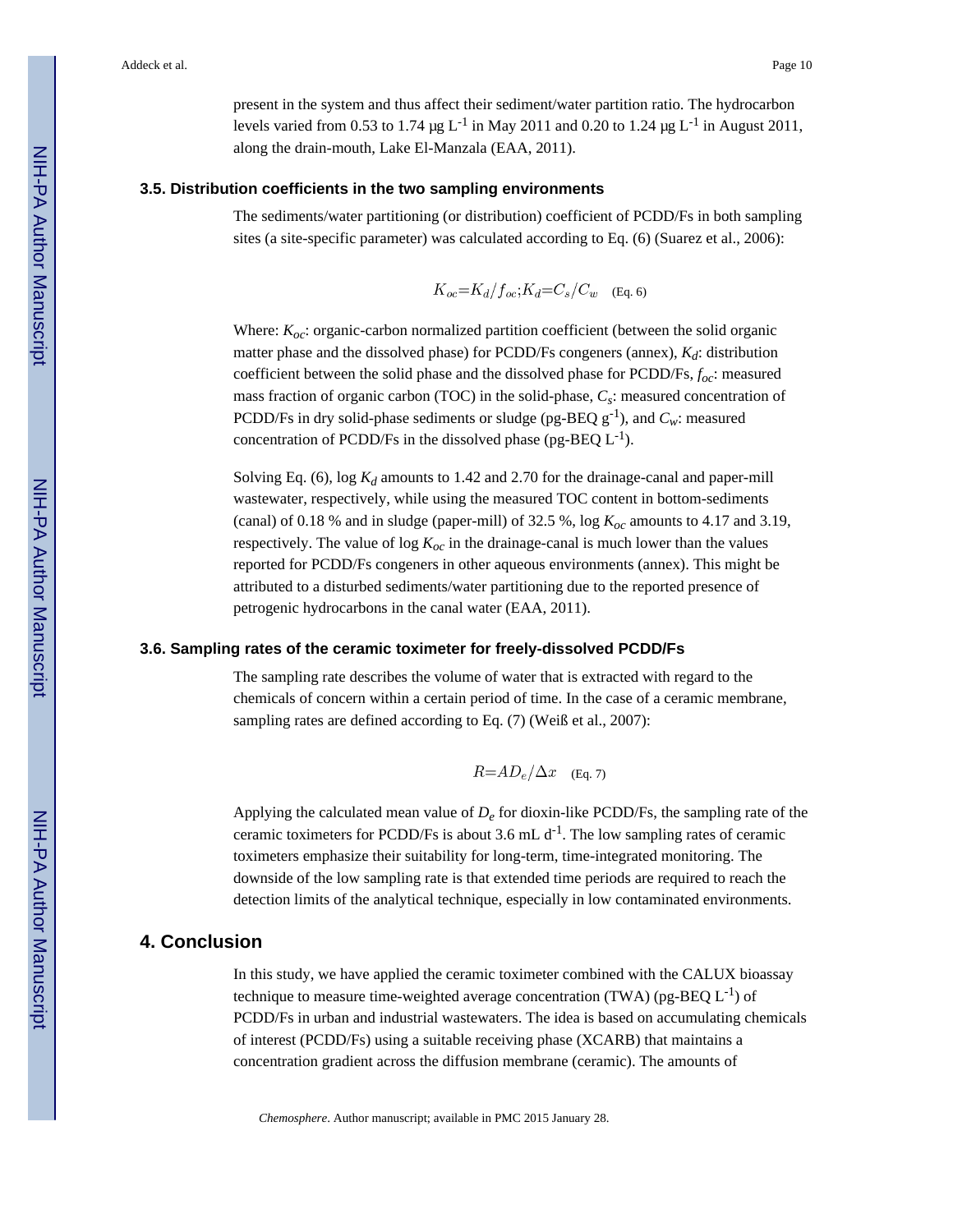accumulated PCDD/Fs extracted from toximeters were measured by the CALUX semiquantitative technique.

Results from the Belbeis drainage-canal and the EMAK paper-mill, Egypt, showed a linear intake of dioxin-like PCDD/Fs with time, with an unexplained decrease during the fourth week for the drainage-canal samplers. The average (minimum-maximum) PCDD/Fs levels in both sampling sites during the sampling period (28 days) were 231 (214-281) and 26  $(24.1-32.6)$  pg-BEQ L<sup>-1</sup>, respectively. The levels of PCDD/Fs observed in the drainagecanal bottom-sediments and the paper-mill fibrous sludge were 8.3 and 14.6 pg-BEQ  $g^{-1}$ dry-weight, respectively. Comparison with data available for other sites was made. It appears that the drainage-canal water is heavily polluted with PCDD/Fs while the paper-mill wastewater is within the reported values for this kind of industry. The low levels of PCDD/Fs in the canal bottom sediments might be attributed to the reported high content of petrogenic hydrocarbons in the canal water, which compete with the sediments for dioxins. Sediment/water partitioning coefficient *log Kd* of PCDD/Fs in the canal and the paper-mill was 1.42 and 2.70 respectively. The *log Koc* was 4.17 and 3.19, respectively, and lower than previously reported values for other sites.

The sampling rate of the ceramic toximeters for PCDD/Fs was found to be 3.6 mL  $d^{-1}$ , which is low compared to other passive samplers. The low sampling rate might also be considered an advantage as it enables long-term and time-integrated pollution assessment for such POPs in aqueous environments, making it a relatively inexpensive method to routinely study the levels, behavior, and fate of these pollutants in aqueous systems.

#### **Acknowledgments**

This work was supported by Erasmus-Mundus program (EMECW) through a grant attributed to A. Addeck. The H1L7.5c1 cell line was developed by M. Denison with funding from a Superfund Research Program grant (ES04699) from the National Institute of Environmental Health Sciences. The help of Natacha Brion in TOC measurement is appreciated. We would like also to thank Mohamed Ataalla, Gamal Atta and the staff of EMAK paper company for their valuable cooperation, and Jean-Pierre Clement for manufacturing of the samplers' housings.

# **Annex**

Calculated diffusion coefficients in water  $(D_w)$  and effective diffusion coefficient in ceramic membrane (*D<sup>e</sup>* ) for dioxin-like PCDD/Fs. *Molecular weight and log Koc data from* (Mackay et al., 2006).

| <b>Congeners</b>    | Mwt $(g/mol)$ | $D_w$ (cm <sup>2</sup> s <sup>-1</sup> ) | $D_e$ (cm <sup>2</sup> s <sup>-1</sup> ) | $log K_{oc}$ |
|---------------------|---------------|------------------------------------------|------------------------------------------|--------------|
| Dibenzo-p-dioxins   |               |                                          |                                          |              |
| 2,3,7,8-TCDD        | 321.97        | $4.68\times10^{-6}$                      | $4.21 \times 10^{-7}$                    | 6.30         |
| 1,2,3,7,8-PnCDD     | 356.42        | $4.38 \times 10^{-6}$                    | $3.94 \times 10^{-7}$                    | 8.72         |
| 1,2,3,4,7,8-HxCDD   | 390.86        | $4.12\times10^{-6}$                      | $3.70\times10^{-7}$                      | 6.02         |
| 1,2,3,6,7,8-HxCDD   | 390.86        | $4.12\times10^{-6}$                      | $3.70\times10^{-7}$                      | 9.42         |
| 1,2,3,7,8,9-HxCDD   | 390.86        | $4.12\times10^{-6}$                      | $3.70\times10^{-7}$                      | 9.45         |
| 1,2,3,4,6,7,8-HpCDD | 425.31        | $3.89\times10^{-6}$                      | $3.50\times10^{-7}$                      | 6.69         |
| OCDD                | 459.75        | $3.69\times10^{-6}$                      | $3.32\times10^{-7}$                      | 10.96        |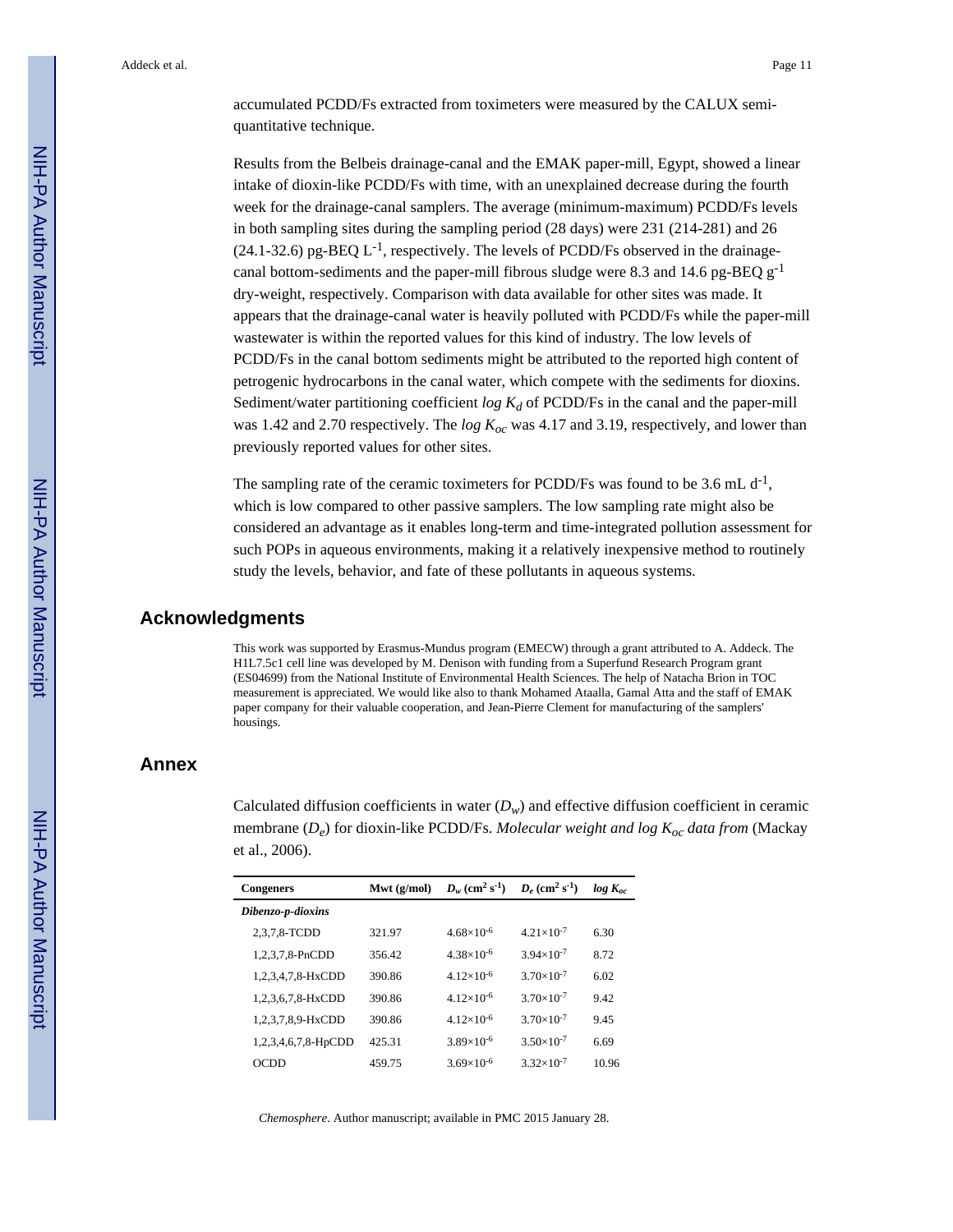| <b>Congeners</b>                                                       | Mwt $(g/mol)$ | $D_w$ (cm <sup>2</sup> s <sup>-1</sup> ) | $D_e$ (cm <sup>2</sup> s <sup>-1</sup> ) | $log K_{oc}$ |
|------------------------------------------------------------------------|---------------|------------------------------------------|------------------------------------------|--------------|
| <b>Dibenzofurans</b>                                                   |               |                                          |                                          |              |
| 2,3,7,8-TCDF                                                           | 305.98        | $4.85 \times 10^{-6}$                    | $4.36\times10^{-7}$                      | 5.18         |
| 1,2,3,7,8-PnCDF                                                        | 340.42        | $4.51\times10^{-6}$                      | $4.06\times10^{-7}$                      | 8.03         |
| 2,3,4,7,8-PnCDF                                                        | 340.42        | $4.51\times10^{-6}$                      | $4.06\times10^{-7}$                      | 5.59         |
| 1,2,3,4,7,8-HxCDF                                                      | 374.86        | $4.23\times10^{-6}$                      | $3.81\times10^{-7}$                      | 7.40         |
| 1,2,3,6,7,8-HxCDF                                                      | 374.86        | $4.23\times10^{-6}$                      | $3.81\times10^{-7}$                      | 7.40         |
| 1,2,3,7,8,9-HxCDF                                                      | 374.86        | $4.23\times10^{-6}$                      | $3.81\times10^{-7}$                      | 9.08         |
| 2,3,4,6,7,8-HxCDF                                                      | 374.86        | $4.23\times10^{-6}$                      | $3.81\times10^{-7}$                      | 6.80         |
| 1,2,3,4,6,7,8-HpCDF                                                    | 409.31        | $3.99\times10^{-6}$                      | $3.59 \times 10^{-7}$                    | 6.00         |
| 1,2,3,4,7,8,9-HpCDF                                                    | 409.31        | $3.99\times10^{-6}$                      | $3.59 \times 10^{-7}$                    | 5.00         |
| OCDF                                                                   | 443.75        | $3.78\times10^{-6}$                      | $3.40\times10^{-7}$                      | 6.00         |
| Mean $D_w$ , $D_e$ (cm <sup>2</sup> s <sup>-1</sup> ) and log $K_{ac}$ |               | $4.21\times10^{-6}$                      | $3.79\times10^{-7}$                      | 7.29         |

#### **References**

- Addeck A, Croes K, Van Langenhove K, Denison M, Elskens M, Baeyens W. Dioxin analysis in water by using a passive sampler and CALUX bioassay. Talanta. 2012; 88:73–78. [PubMed: 22265472]
- Bopp S, Weiß H, Schirmer K. Time-integrated monitoring of polycyclic aromatic hydrocarbons (PAHs) in groundwater using the Ceramic Dosimeter passive sampling device. Journal of Chromatography A. 2005; 1072:137–147. [PubMed: 15881468]
- Buckley-Golder, et al. Compilation of EU Dioxin Exposure and Health Data: summary report produced for European Commission DG Environment. 1999 Reoprt No. AAET/EEQC/0016.
- Campbell CG, Borglin SE, Green FB, Grayson A, Wozei E, Stringfellow WT. Biologically directed environmental monitoring, fate, and transport of estrogenic endocrine disrupting compounds in water: A review. Chemosphere. 2006; 65(8):1265–1280. [PubMed: 16979218]
- Chi KH, Chang SH, Huang CH, Huang HC, Chang MB. Partitioning and removal of dioxin-like congeners in flue gases treated with activated carbon adsorption. Chemosphere. 2006; 64:1489– 1498. [PubMed: 16488462]
- Croes K, Van Langenhove K, Elskens M, Desmedt M, Roekens E, Kotz A, et al. Analysis of PCDD/Fs and dioxin-like PCBs in atmospheric deposition samples from the Flemish measurement network: Optimization and validation of a new CALUX bioassay method. Chemosphere. 2011; 82:718–724. [PubMed: 21094512]
- Croes, K. PhD Thesis: Optimization and implementation of the CALUX bioassay for determination of PCDD/Fs and dioxin-like PCBs in biological and environmental samples. Department of Analytical and Environmental Chemistry. Vrije Universiteit Brussel (VUB); Brussels: 2012. p. 263
- DRI (Drainage Research Institute). Annual drainage water quality monitoring handbook. Cairo, Egypt: 2005.
- EAA (Environmental Affairs Agency). Results of Egyptian lakes environmental monitoring program: "Lake El-Manzala" (in Arabic). Cairo, Egypt: 2011. May and August
- El-Kady AA, Abdel-Wahhab MA, Henkelmann B, Belal MH, Morsi MKS, Galal SM, et al. Polychlorinated biphenyl, polychlorinated dibenzo-p-dioxin and polychlorinated dibenzofuran residues in sediments and fish of the River Nile in the Cairo region. Chemosphere. 2007; 68:1660– 1668. [PubMed: 17531284]
- Elskens M, Baston D, Stumpf C, Haedrich J, Keupers I, Croes K, Denison M, Baeyens W, Goeyens L. CALUX measurements: Statistical inferences for the dose-response curve. Talanta. 2011; 85:1966–1973. [PubMed: 21872045]
- European Commission, Brussels. Dioxins & PCBs: Environmental Levels and Human Exposure in Candidate Countries. 2004 Report: ENV.C.2/SER/2002/0085.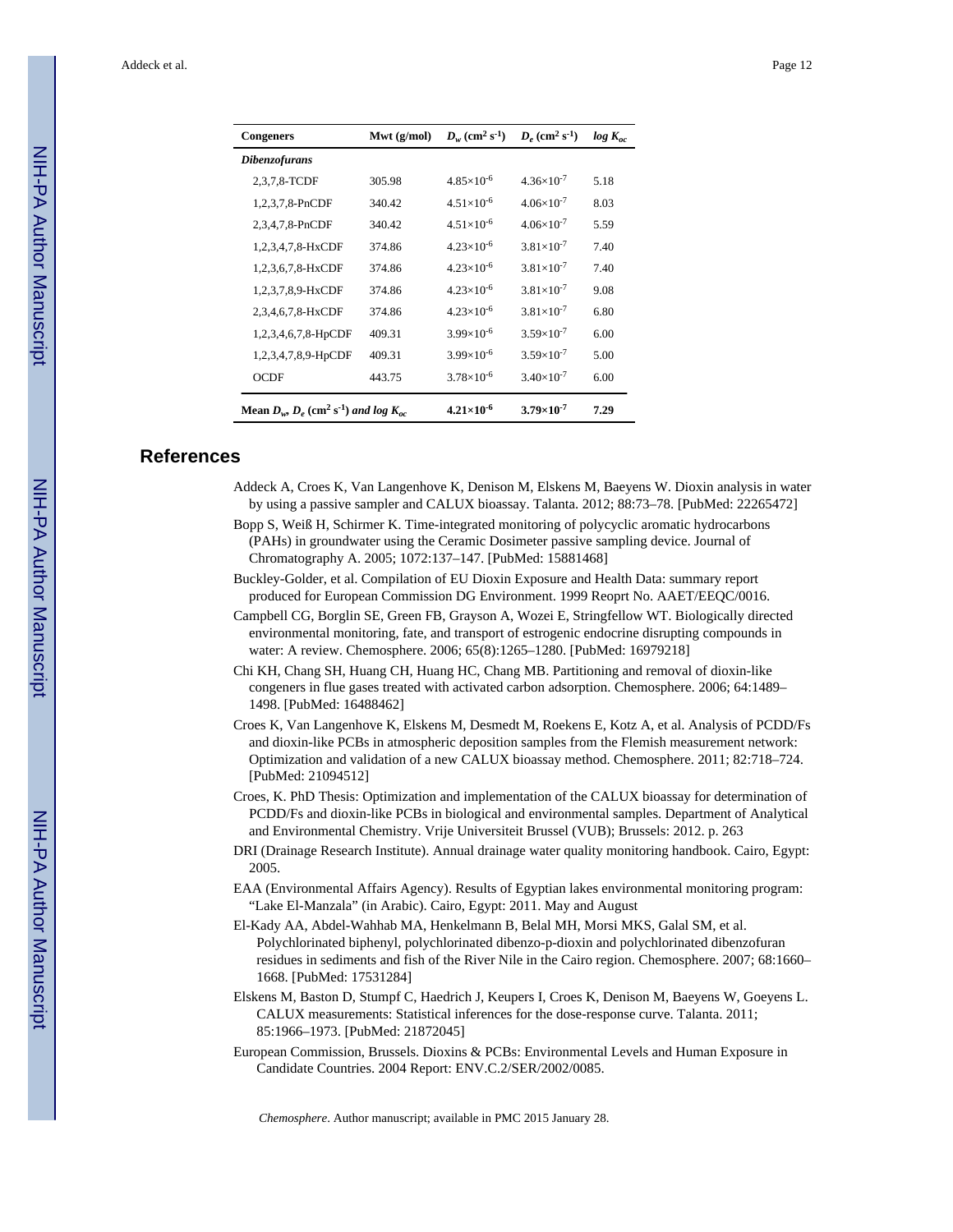- Friedman CL, Cantwell MG, Lohmann R. Passive sampling provides evidence for Newark Bay as a source of polychlorinated dibenzo-p-dioxins and furans to the New York/New Jersey, USA, atmosphere. Environmental Toxicology and Chemistry. 2012; 31:253–261. [PubMed: 22095897]
- He G, Tsutsumi T, Zhao B, Baston DS, Zhao J, Heath-Pagliuso S, et al. Third Generation Ah Receptor-Responsive Luciferase Reporter Plasmids: Amplification of Dioxin Responsive Elements Dramatically Increases Calux Bioassay Sensitivity and Responsiveness. Toxicological Sciences. 2011; 123:511–522. [PubMed: 21775728]
- Holoubek I, Adamec V, Bartos M, Cerna M, Cupr P, Blaha K, et al. Initial National Inventory of Persistent Organic Pollutants in the Czech Republic, 2nd version, Project GF/CEH/01/003. 2003
- Kassim, TA.; Barceló, D. Contaminated sediments. In: Hutzinger, O.; Barceló, D.; Kostianoy, A., editors. The Handbook of Environmental Chemistry. Springer-Verlag; Berlin: 2009. p. 23-25.
- Kot-Wasik A, Zabiegała B, Urbanowicz M, Dominiak E, Wasik A, Namie nik J. Advances in passive sampling in environmental studies. Analytica Chimica Acta. 2007; 602:141–163. [PubMed: 17933599]
- Mackay, D.; Shiu, WY.; Ma, KC.; Lee, SC. Handbook of physical-chemical properties and environmental fate for organic chemicals CRC/. Taylor & Francis; 2006.
- Martin H, Patterson BM, Davis GB, Grathwohl P. Field Trial of Contaminant Groundwater Monitoring: Comparing Time-Integrating Ceramic Dosimeters and Conventional Water Sampling. Environ Sci Technol. 2003; 37:1360–1364.
- MSEA (Ministry of State for Environmental Affairs). A Report on the efforts to control rice-straw burning (in Arabic). Cairo, Egypt: Sep. 2011
- Rose CL, McKay WA, Ambidge PF. PCDD and PCDF levels in river systems in England and Wales. UK Chemosphere. 1994; 29:1279–1292.
- Sanctorum H, Windal I, Hanot V, Goeyens L, Baeyens W. Dioxin and dioxin-like activity in sediments of the belgian coastal area (Southern North Sea). Arch Environ Contam Toxicol. 2007; 52:317– 325. [PubMed: 17285236]
- Sapozhnikova Y, Bawardi O, Schlenk D. Pesticides and PCBs in sediments and fish from the Salton Sea, California, USA. Chemosphere. 2004; 55:797–809. [PubMed: 15041284]
- Seethapathy S, Górecki T, Li X. Passive sampling in environmental analysis. Journal of Chromatography A. 2008; 1184:234–253. [PubMed: 17719053]
- Sigee, DC. Freshwater Microbiology: Biodiversity and Dynamic Interactions of Microorganisms in the Aquatic Environment. Hoboken, NJ: J. Wiley; 2005. p. 4-16.
- Suarez MP, Rifai HS, Palachek R, Dean K, Koenig L. Distribution of polychlorinated dibenzo-pdioxins and dibenzofurans in suspended sediments, dissolved phase and bottom sediment, in the Houston Ship Channel. Chemosphere. 2006; 62:417–29. [PubMed: 15992861]
- Theile, K.; Kasimir, P.; Friede, B.; Herms, H., et al. Das Hochwasser von Elbe und Mulde im August 2002 im Land Sachsen-Anhalt - Auswirkungen auf die stoffliche Belastung des Wassers, der Schwebstoffe, der Sedimente und des Bodens, Landesamt für Umweltschutz (LAU), Landesanstalt für Landwirtschaft und Gartenbau (LLG) (in German). Sachsen-Anhalt: 2003.
- U.S. EPA. Processes, Coefficients, and Models for Simulating Toxic Organics and Heavy Metals in Surface Waters. 1987 EPA/600/3-87/015.
- Van den Berg M, Birnbaum LS, Denison M, De Vito M, Farland W, Feeley M, et al. The 2005 World Health Organization reevaluation of human and mammalian toxic equivalency factors for dioxins and dioxin-like compounds. Toxicol Sci. 2006; 93:223–241. [PubMed: 16829543]
- Van Langenhove K, Croes K, Denison M, Elskens M, Baeyens W. The CALUX bio-assay: Analytical comparison between mouse hepatoma cell lines with a low (H1L6.1c3) and high (H1L7.5c1) number of dioxin response elements. Talanta. 2011; 85:2039–2046. [PubMed: 21872055]
- Verreydt G, Bronders J, Van Keer I, Diels L, Vanderauwera P. Passive Samplers for Monitoring VOCs in Groundwater and the Prospects Related to Mass Flux Measurements. Ground Water Monitoring & Remediation. 2010; 30:114–126.
- Weiß, H.; Schirmer, K.; Bopp, S.; Grathwohl, P. Passive sampling techniques in environmental monitoring. In: Greenwood, R.; Mills, G.; Vrana, B., editors. Comprehensive Analytical Chemistry. Elsevier B.V.; 2007. p. 279-293.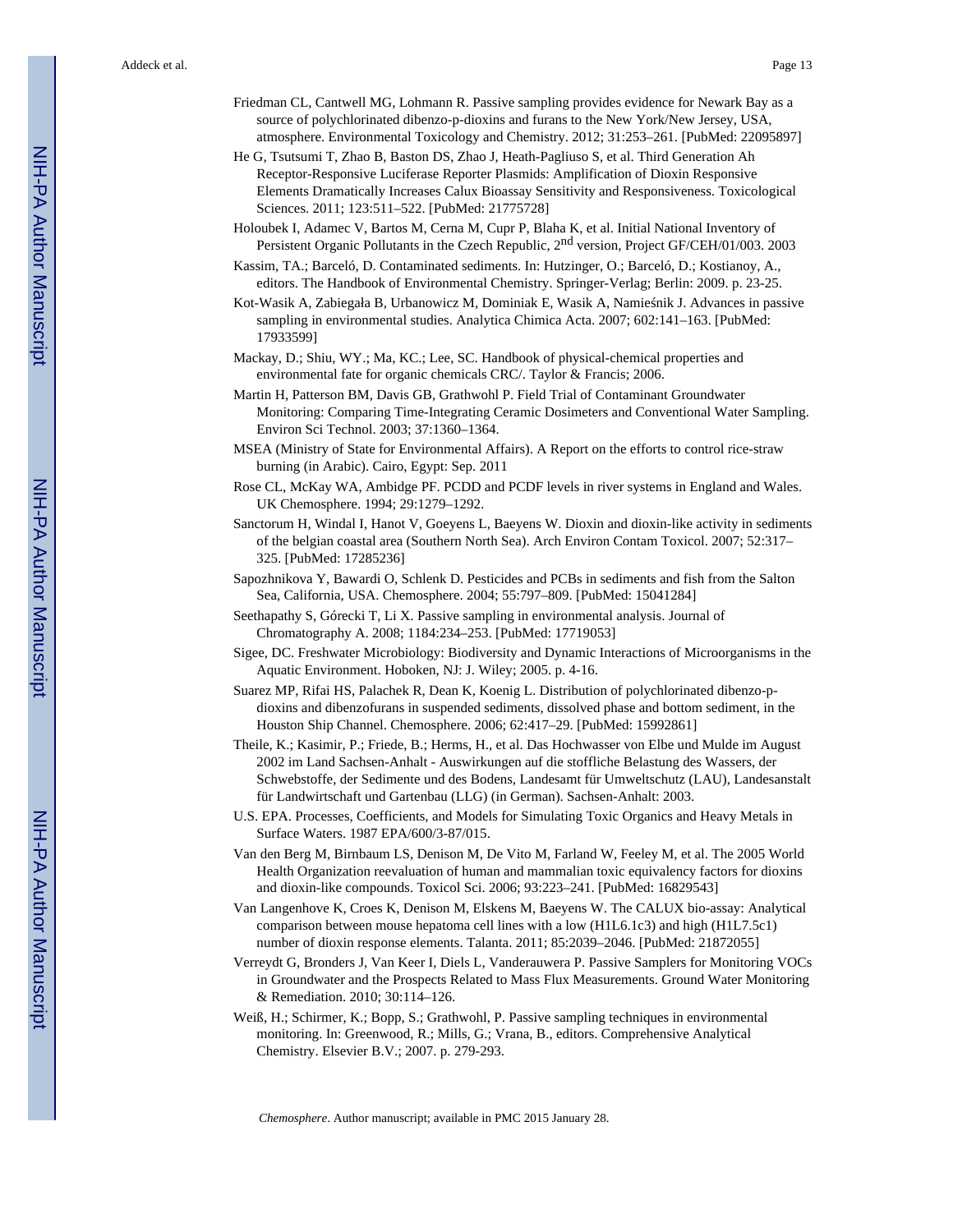- Wikoff, D.; Fitzgerald, L.; Birnbaum, L. Persistent Organic Pollutants: An Overview. In: Schecter, A., editor. Dioxins and Health. John Wiley & Sons, Inc.; New Jersey: 2012. p. 1-35.
- XDS. Method 4435. Method for Toxic Equivalents (TEQs) Determinations for Dioxin-like Chemical Activity with the CALUX Bioassy. 2008
- Zheng MH, Bao ZC, Zhang B, Xu XB. Poly chlorinated dibenzo-p-dioxins and dibenzofurans in paper making from a pulp mill in China. Chemosphere. 2001; 44:1335–1337. [PubMed: 11513109]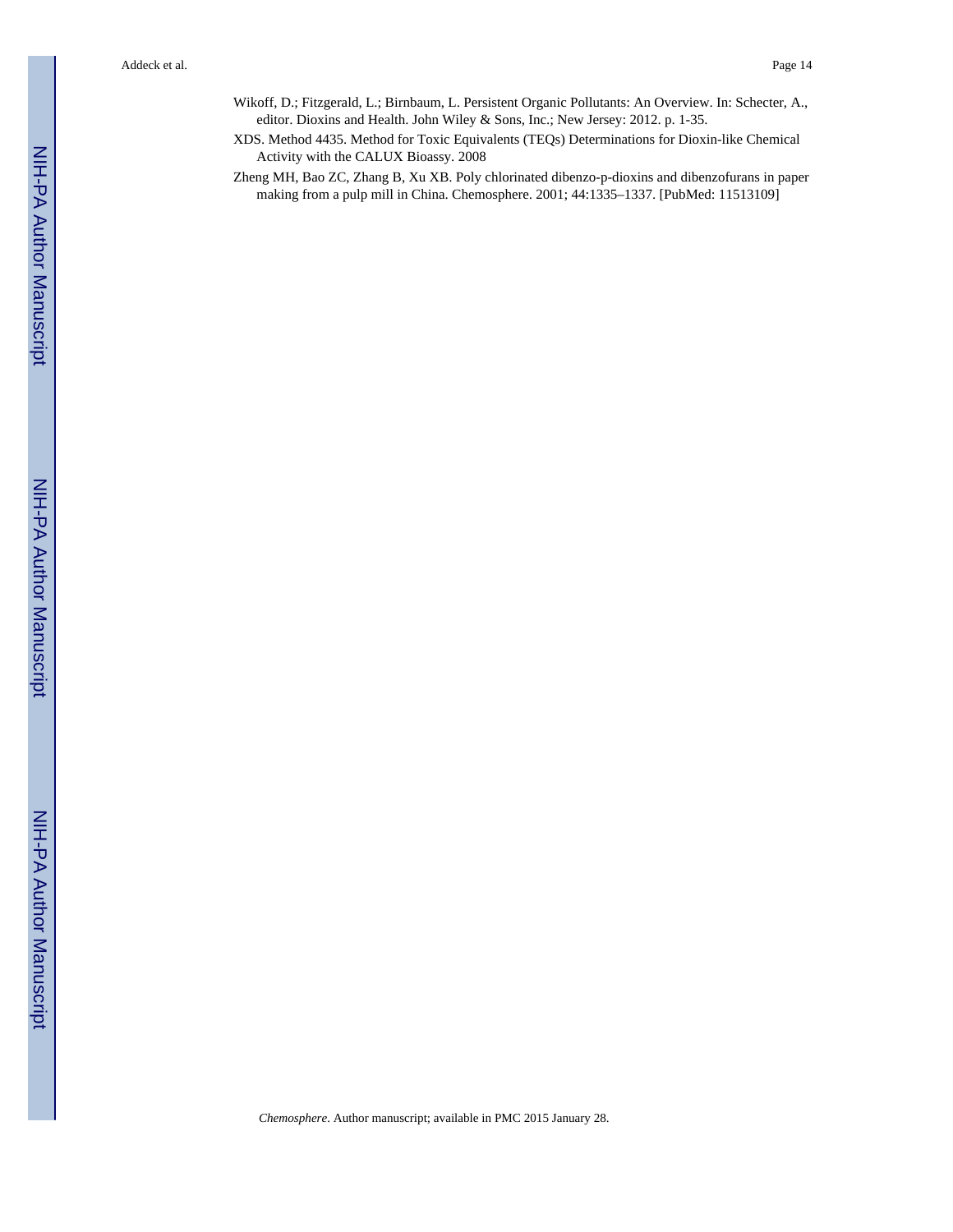# **Highlights**

Ceramic toximeters were used as passive samplers for PCDD/Fs in wastewater.

Activated carbon/celite 1% (w/w) was chosen as a receiving phase to trap PCDD/Fs.

Urban and industrial wastewaters in two sites located in Egypt were tested.

CALUX bioassay was utilized as an analytical technique for extracted PCDD/Fs.

Results were compared to literature data from other sites worldwide.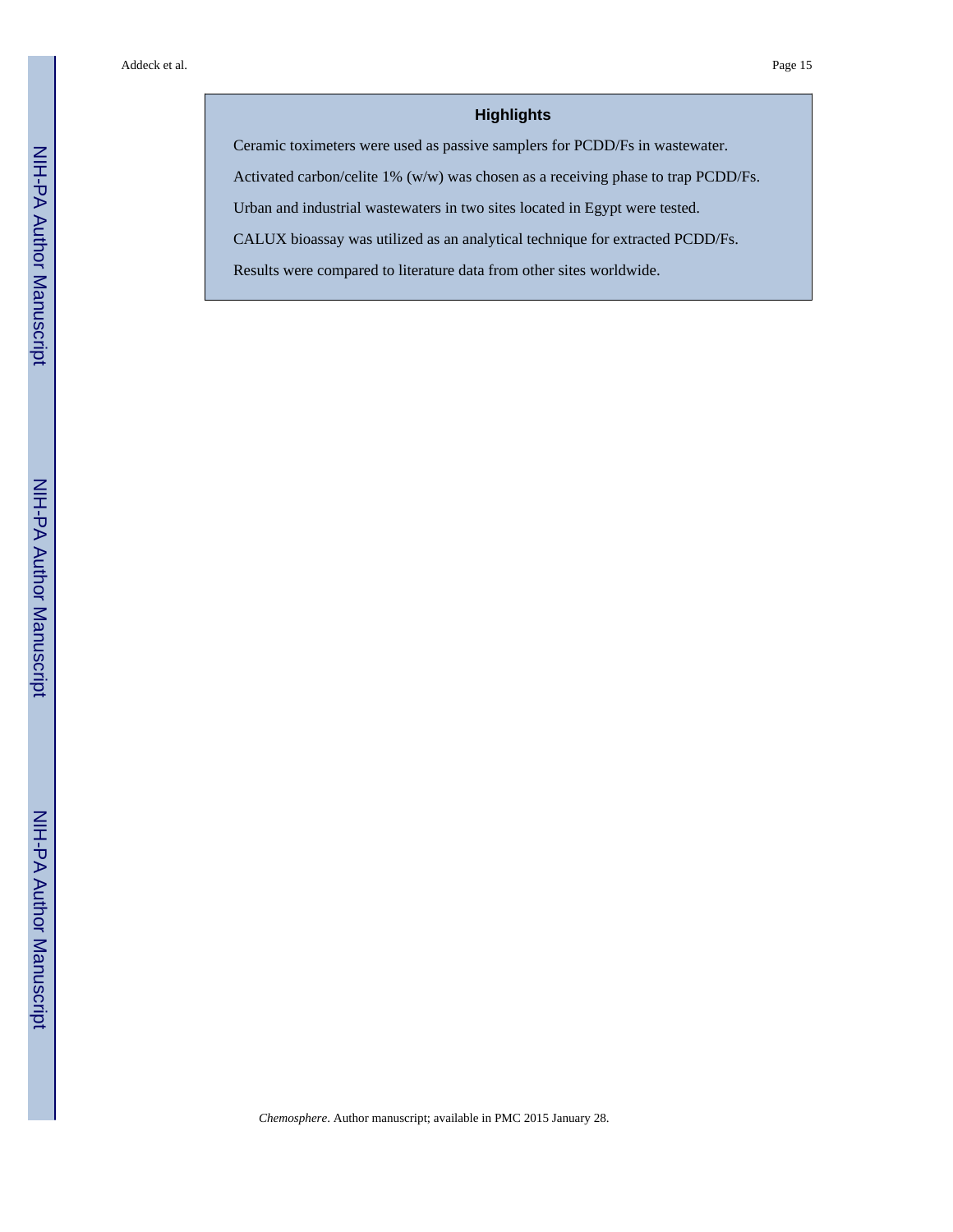



NIH-PA Author Manuscript

NIH-PA Author Manuscript

NIH-PA Author Manuscript

NIH-PA Author Manuscript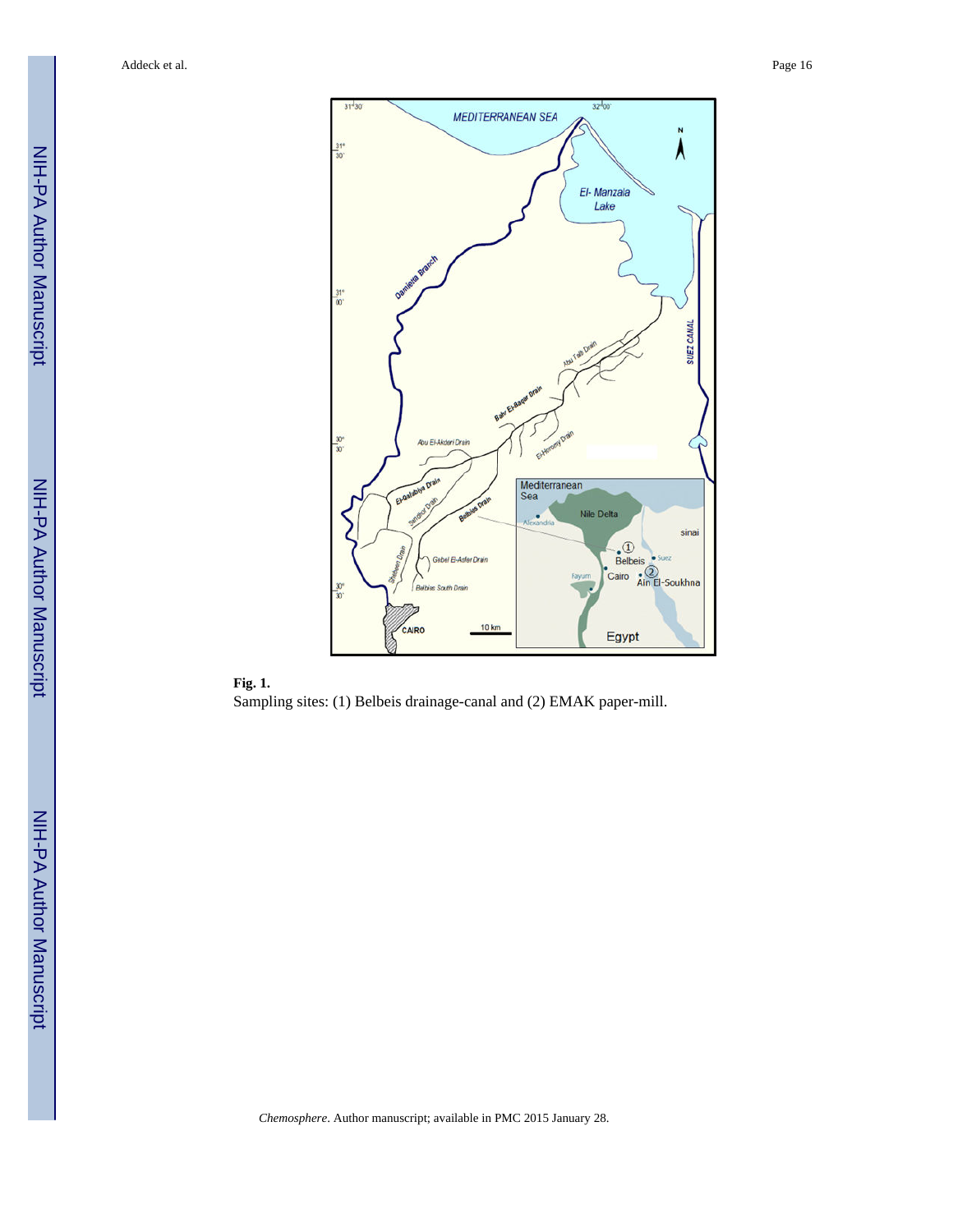

# **Fig. 2.**

A linear section of the ceramic toximeter and two stainless steel cages immersed in the drainage-canal water for a duration of 1 week.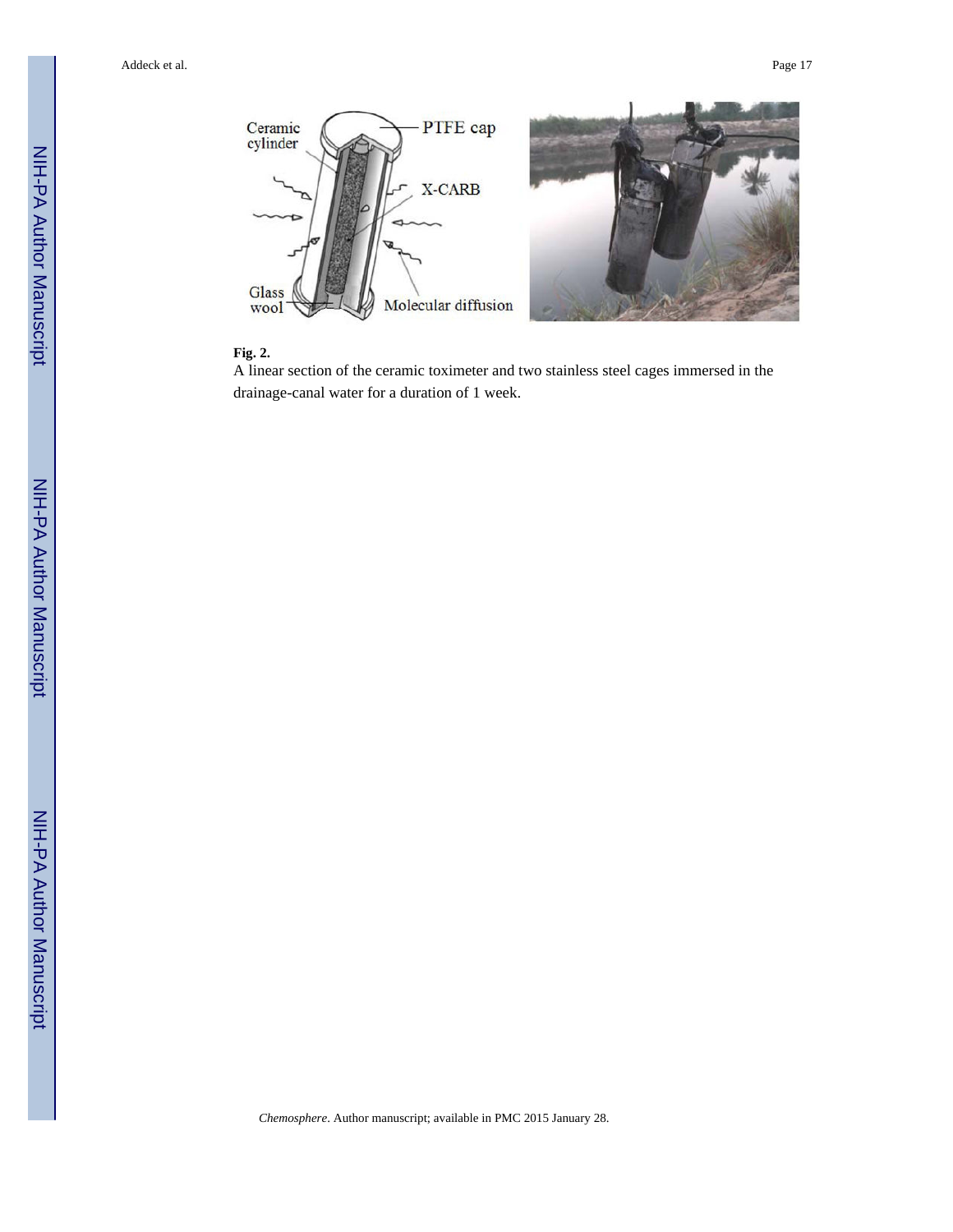

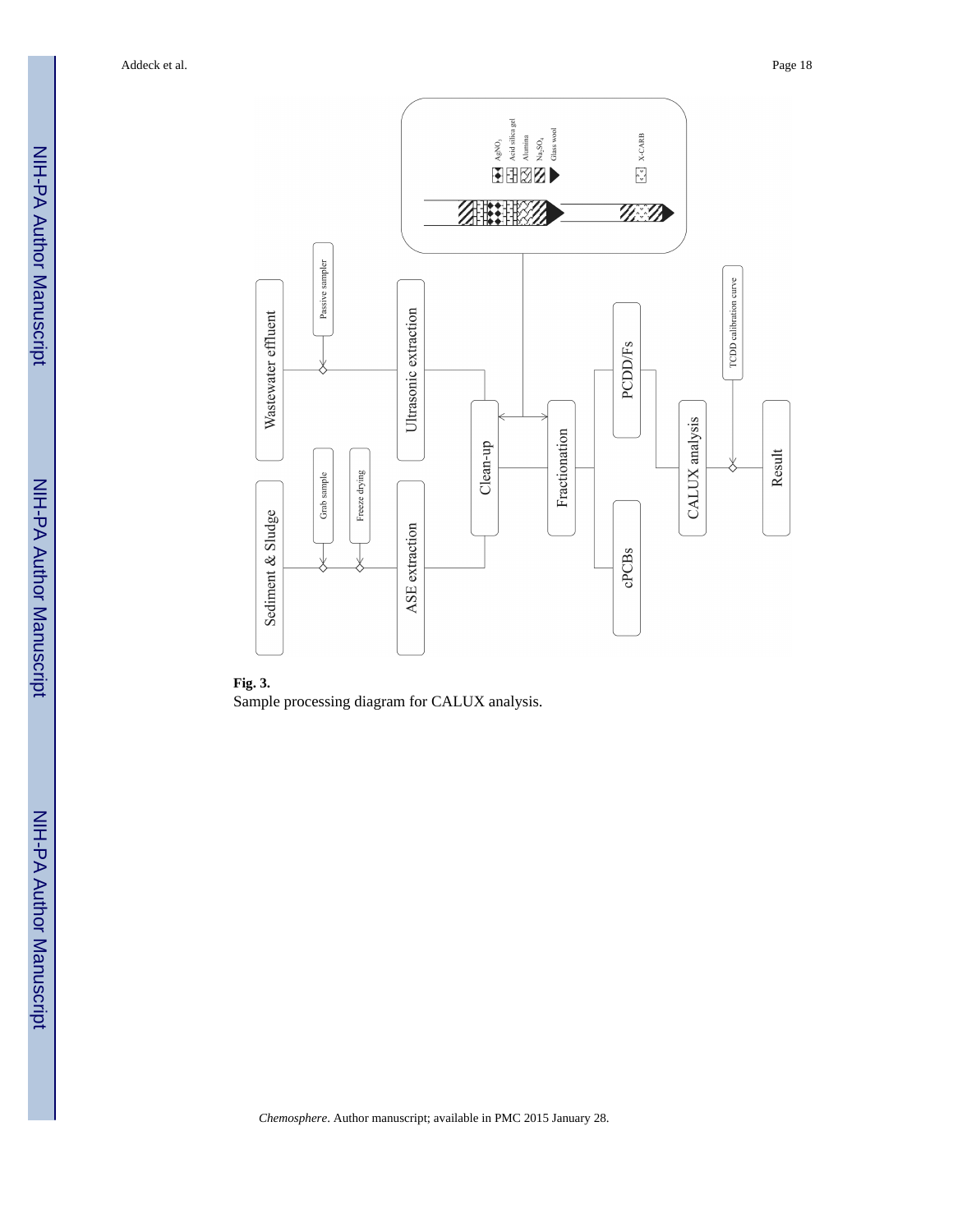

# **Fig. 4.**

Increase in accumulated PCDD/Fs with sampling duration (drainage-canal samplers). Each data point is the mean value of duplicate samples.